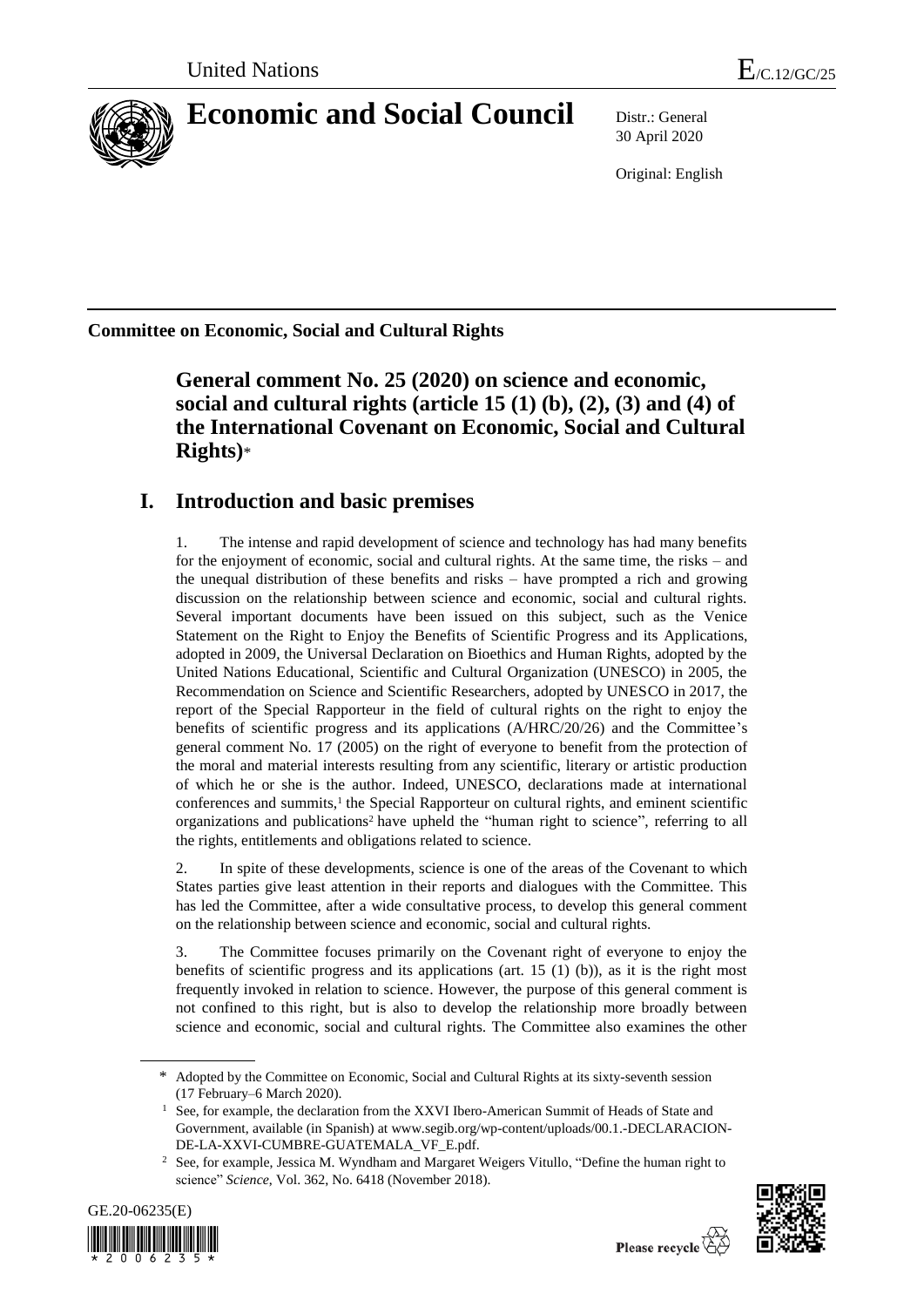elements of article 15 related to science, especially the obligations of States parties to take steps for the conservation, the development and the diffusion of science (art. 15 (2)), to respect the freedom indispensable for scientific research (art. 15 (3)) and to promote international contacts and cooperation in the scientific field (art. 15 (4)). The Committee also highlights the relevance of article 27 of the Universal Declaration of Human Rights for this analysis.

# **II. Normative content**

#### **Scientific progress and its applications**

4. According to the definition used by UNESCO in its Recommendation on Science and Scientific Researchers,

the word "science" signifies the enterprise whereby humankind, acting individually or in small or large groups, makes an organized attempt, by means of the objective study of observed phenomena and its validation through sharing of findings and data and through peer review, to discover and master the chain of causalities, relations or interactions; brings together in a coordinated form subsystems of knowledge by means of systematic reflection and conceptualization; and thereby furnishes itself with the opportunity of using, to its own advantage, understanding of the processes and phenomena occurring in nature and society (para. 1 (a) (i)).

UNESCO adds that "the term 'the sciences' signifies a complex of knowledge, fact and hypothesis, in which the theoretical element is capable of being validated in the short or long term, and to that extent includes the sciences concerned with social facts and phenomena" (para. 1 (a) (ii)).

5. Thus, science, which encompasses natural and social sciences, refers both to a process following a certain methodology ("doing science") and to the results of this process (knowledge and applications). Although protection and promotion as a cultural right may be claimed for other forms of knowledge, knowledge should be considered as science only if it is based on critical inquiry and is open to falsifiability and testability. Knowledge which is based solely on tradition, revelation or authority, without the possible contrast with reason and experience, or which is immune to any falsifiability or intersubjective verification, cannot be considered science.

6. The Universal Declaration of Human Rights refers to "scientific advancement" and the Covenant refers to "scientific progress"; these expressions emphasize the capacity of science to contribute to the well-being of persons and humankind. Thus, the development of science in the service of peace and human rights should be prioritized by States over other uses.

7. Applications refer to the particular implementation of science to the specific concerns and needs of the population. Applied science also includes the technology deriving from scientific knowledge, such as the medical applications, the industrial or agricultural applications, or information and communications technology.<sup>3</sup>

#### **Enjoy the benefits**

8. The term "benefits" refers first to the material results of the applications of scientific research, such as vaccinations, fertilizers, technological instruments and the like. Secondly, benefits refer to the scientific knowledge and information directly deriving from scientific activity, as science provides benefits through the development and dissemination of the knowledge itself. Lastly, benefits refer also to the role of science in forming critical and responsible citizens who are able to participate fully in a democratic society.

<sup>&</sup>lt;sup>3</sup> Technology, according to the Recommendation on Science and Scientific Researchers, "signifies such knowledge as relates directly to the production or improvement of goods or services" (para. 1 (b)).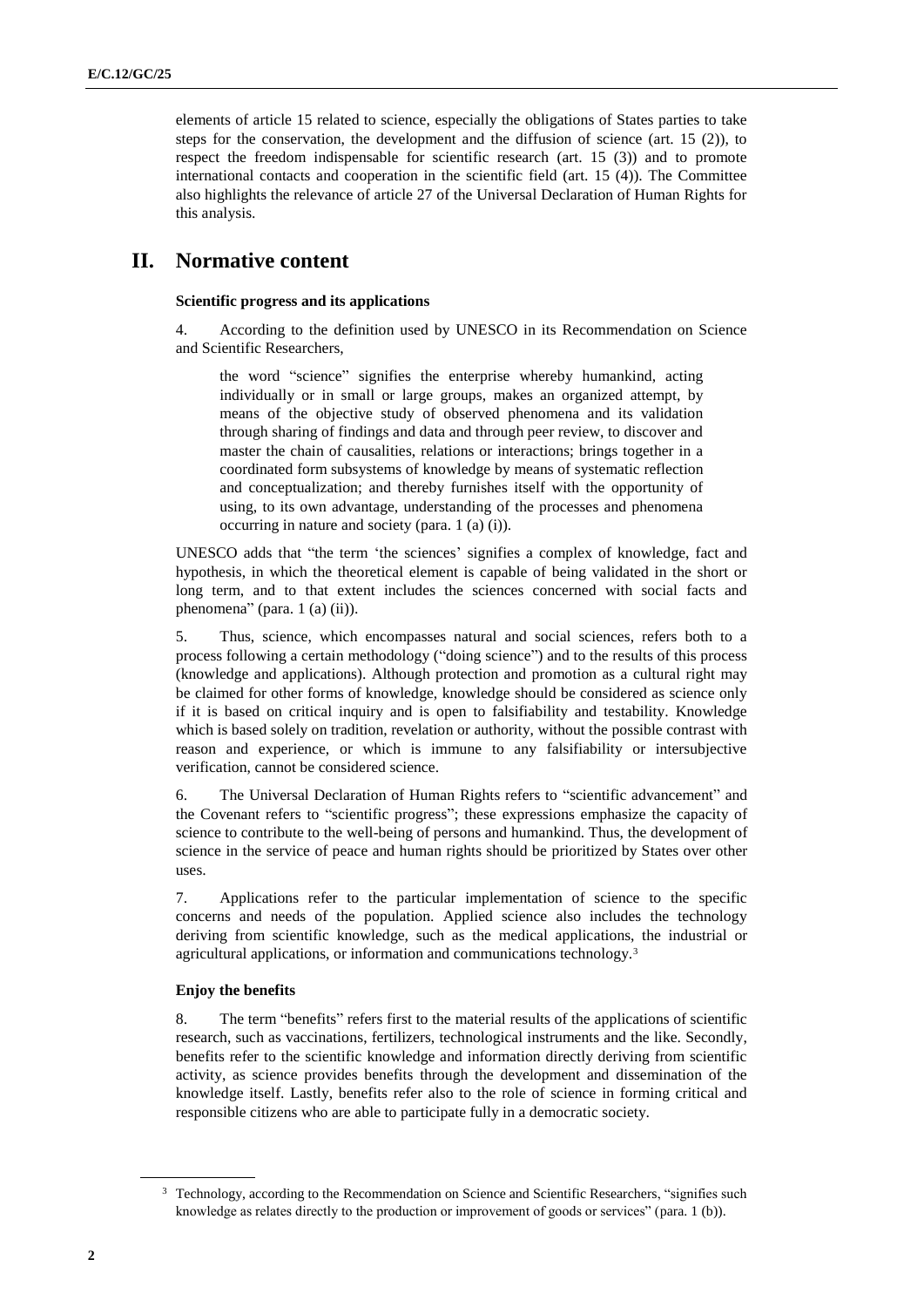#### **Take part in cultural life**

9. The right to enjoy the benefits of scientific progress cannot be interpreted as establishing a rigid distinction between the scientist who produces science and the general population, entitled only to enjoy the benefits derived from research conducted by scientists. This restrictive interpretation is contrary to a systematic and teleological interpretation of this right, which takes into account the context, the object and the purpose of this provision, in accordance with article 31 of the Vienna Convention on the Law of Treaties.

10. Culture is an inclusive concept encompassing all manifestations of human existence. <sup>4</sup> Cultural life is therefore larger than science, as it includes other aspects of human existence; it is, however, reasonable to include scientific activity in cultural life. Thus, the right of everyone to take part in cultural life includes the right of every person to take part in scientific progress and in decisions concerning its direction. This interpretation is also implied by the principles of participation and inclusiveness underlying the Covenant and by the expression, "to enjoy the benefits of scientific progress". Such benefits are not restricted to the material benefits or products of scientific advancement, but include the development of the critical mind and faculties associated with doing science. This understanding is corroborated by the *travaux préparatoires* on the drafting of article 15 of the Covenant, which demonstrate that the article was intended to develop article 27 of the Universal Declaration of Human Rights,<sup>5</sup> which recognizes not only a right to benefit from the applications of science but also to participate in scientific advancement.<sup>6</sup> The Universal Declaration of Human Rights is relevant to establish the scope of all the rights enshrined in the Covenant, not only because the preamble to the Covenant refers explicitly to the Universal Declaration of Human Rights, but also because both instruments represent international endeavours to give legal force to the rights in the Universal Declaration of Human Rights through the adoption of binding treaties. Thus, doing science does not only concern scientific professionals but also includes "citizen science" (ordinary people doing science) and the dissemination of scientific knowledge. States parties should not only refrain from preventing citizen participation in scientific activities, but should actively facilitate it.

11. The right enshrined in article 15 (1) (b) encompasses not only a right to receive the benefits of the applications of scientific progress, but also a right to participate in scientific progress. Thus, it is the right to participate in and to enjoy the benefits of scientific progress and its applications.

#### **Benefit from the protection of the moral and material interests resulting from any scientific, literary or artistic production of which he or she is the author**

12. The Committee already examined this right in 2005 in its general comment No. 17, in which it stressed the difference between this human right, which protects creators of scientific discoveries, and "most legal entitlements recognized in intellectual property systems" (para. 1). It is unnecessary to repeat this analysis here. Nevertheless, the specific relationship between intellectual property rights and the right to participate in and to enjoy the benefits of scientific progress and its applications is addressed in section V.

#### **The freedom indispensable for scientific research and creative activity**

13. In order to flourish and develop, science requires the robust protection of freedom of research. The Covenant establishes a specific duty for States to "respect the freedom indispensable for scientific research" (art. 15 (3)). This freedom includes, at the least, the following dimensions: protection of researchers from undue influence on their independent

<sup>4</sup> Committee on Economic, Social and Cultural Rights, general comment No. 21 (2009) on the right of everyone to take part in cultural life, para. 11.

<sup>5</sup> See Ben Saul, *[The International Covenant on Economic, Social and Cultural Rights: Travaux](https://opil.ouplaw.com/view/10.1093/law/9780198758303.001.0001/law-9780198758303)  [Préparatoires, Volume I](https://opil.ouplaw.com/view/10.1093/law/9780198758303.001.0001/law-9780198758303)* (Oxford, Oxford University Press, 2016).

<sup>6</sup> The English version refers to the right to "share", but the expressions "participer", "participar" and "участвовать" appear respectively in the French, Spanish and Russian versions, which are also official texts of the Universal Declaration of Human Rights and which refer to the right of all persons to participate in scientific advancement and in the benefits derived from it.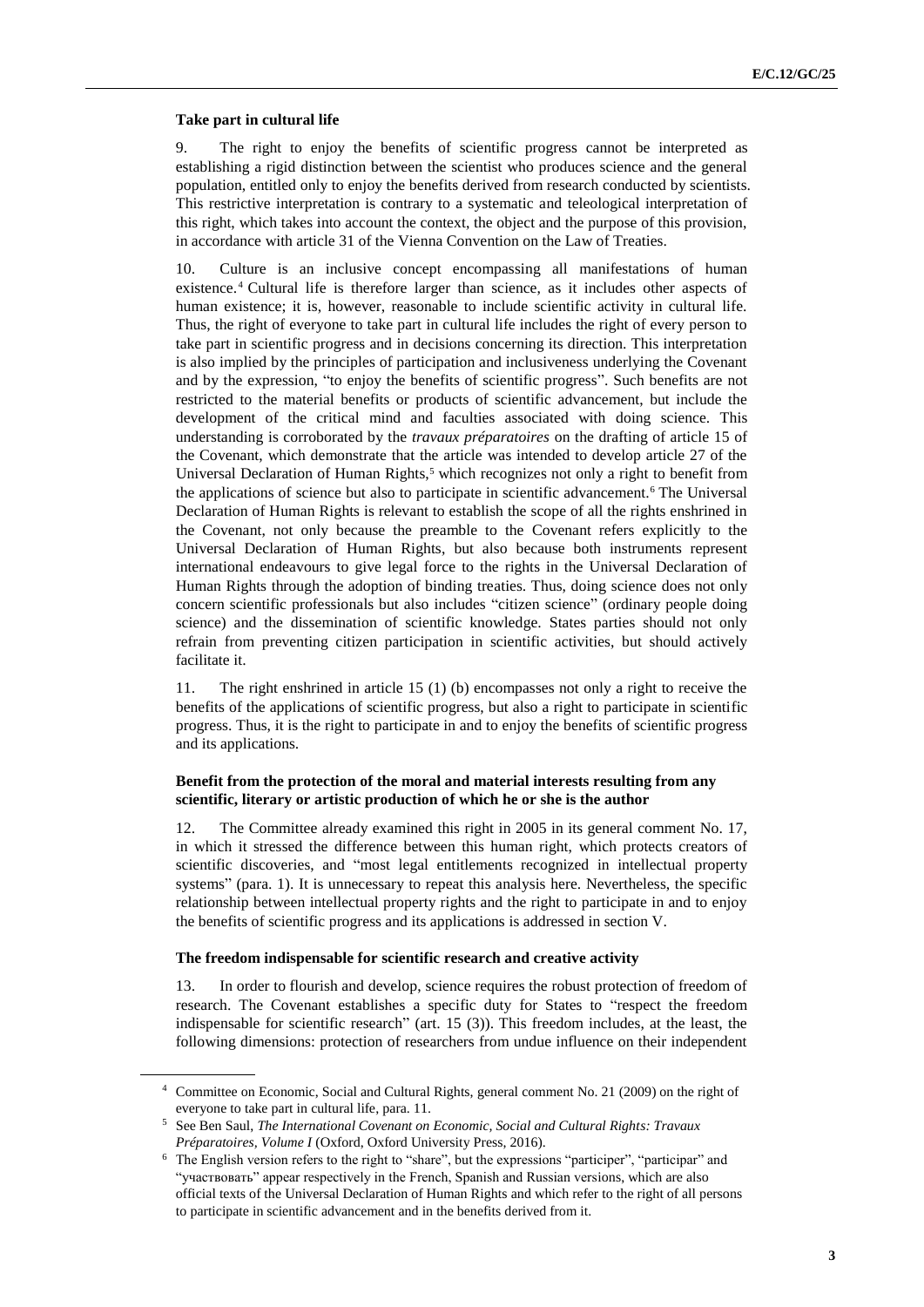judgment; the possibility for researchers to set up autonomous research institutions and to define the aims and objectives of the research and the methods to be adopted; the freedom of researchers to freely and openly question the ethical value of certain projects and the right to withdraw from those projects if their conscience so dictates; the freedom of researchers to cooperate with other researchers, both nationally and internationally; and the sharing of scientific data and analysis with policymakers, and with the public wherever possible.<sup>7</sup> Nevertheless, freedom of scientific research is not absolute; some limitations are possible, as described in section III below.

#### **Take steps for the conservation, the development and the diffusion of science**

14. States parties should not only abstain from interfering in the freedom of individuals and institutions to develop science and diffuse its results. States must take positive steps for the advancement of science (development) and for the protection and dissemination of scientific knowledge and its applications (conservation and diffusion).

# **III. Elements of the right and limitations**

15. The right to participate in and to enjoy the benefits of scientific progress and its applications contains both freedoms and entitlements. Freedoms include the right to participate in scientific progress and enjoy the freedom indispensable for scientific research. Entitlements include the right to enjoy, without discrimination, the benefits of scientific progress. These freedoms and entitlements imply not only negative, but also positive obligations for States. Furthermore, this right contains the following five interrelated and essential elements.

### **A. Elements of the right**

16. Availability is linked to the obligation of States parties to take steps for the conservation, the development and the diffusion of science. Thus, availability means that scientific progress is actually taking place, and that scientific knowledge and its applications are protected and widely disseminated. States parties should direct their own resources and coordinate actions of others to ensure that scientific progress happens and that its applications and benefits are distributed and are available, especially to vulnerable and marginalized groups. This requires, inter alia, instruments for the diffusion of science (libraries, museums, Internet networks, etc.), a strong research infrastructure with adequate resources, and adequate financing of scientific education. In particular, States should promote open science and open source publication of research. Research findings and research data funded by States should be accessible to the public.

17. Accessibility means that scientific progress and its applications should be accessible for all persons, without discrimination. It has three dimensions: first, States parties should ensure that everyone has equal access to the applications of science, particularly when they are instrumental for the enjoyment of other economic, social and cultural rights. Second, information concerning the risks and benefits of science and technology should be accessible without discrimination. Third, everyone should have the open opportunity to participate in scientific progress, without discrimination. Thus, States parties should remove discriminatory barriers that impede persons from participating in scientific progress, for instance, by facilitating the access of marginalized populations to scientific education.

18. Quality refers to the most advanced, up-to-date and generally accepted and verifiable science available at the time, according to the standards generally accepted by the scientific community. This element applies both to the process of scientific creation and to access to the applications and benefits of science. Quality also includes regulation and certification, as necessary, to ensure the responsible and ethical development and application of science. States should rely on widely accepted scientific knowledge, in

<sup>&</sup>lt;sup>7</sup> Recommendation on Science and Scientific Researchers, para. 16 (a) (v).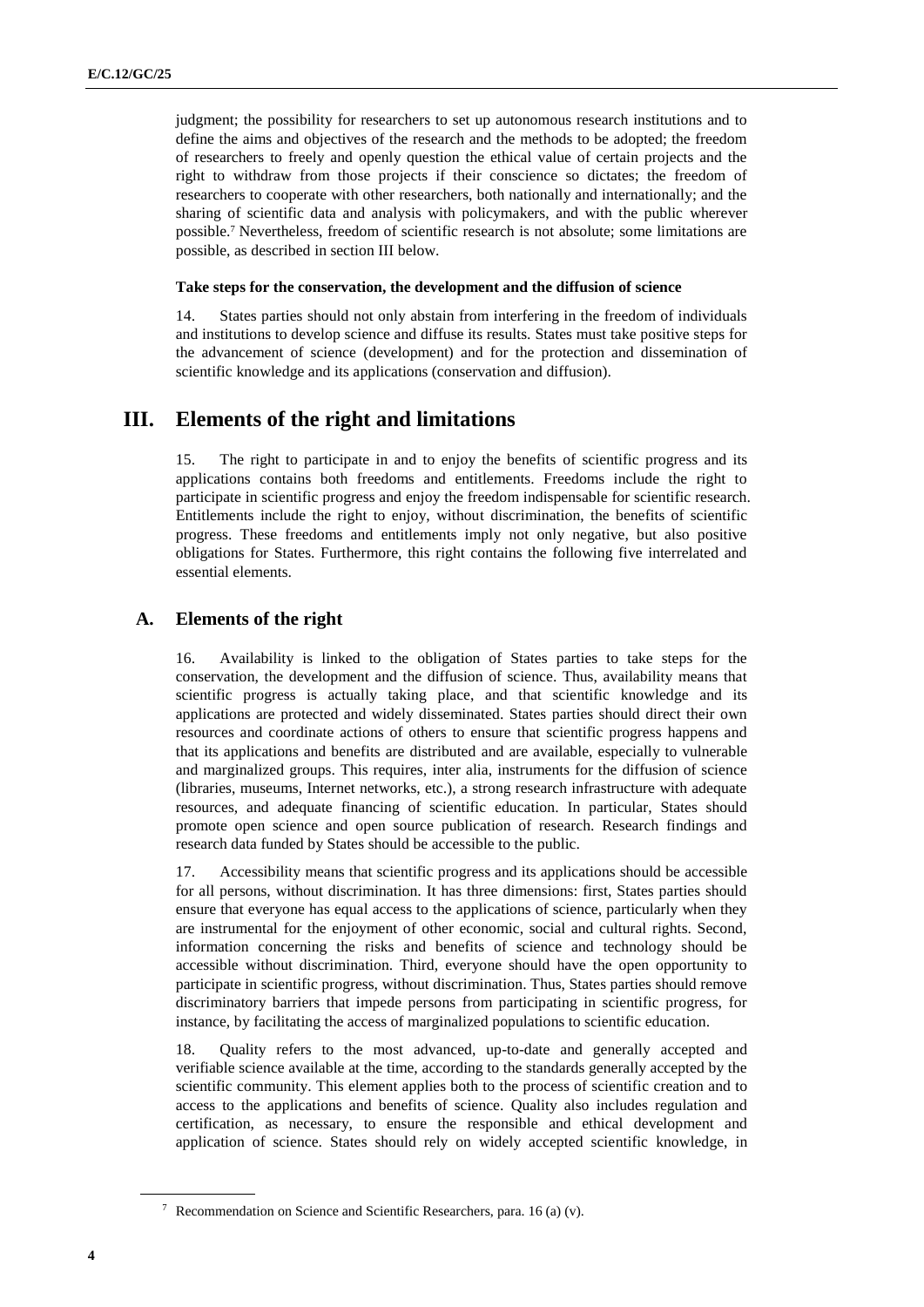dialogue with the scientific community, to regulate and certify the circulation of new scientific applications accessible to the public.

19. Acceptability implies that efforts should be made to ensure that science is explained and its applications are disseminated in such a manner as to facilitate their acceptance in different cultural and social contexts, provided that this does not affect their integrity and quality. Scientific education and the products of science should be tailored to the particularities of populations with special needs, such as persons with disabilities. Acceptability implies also that scientific research has to incorporate ethical standards in order to ensure its integrity and the respect of human dignity, such as the standards proposed in the Universal Declaration on Bioethics and Human Rights. Some of these standards are that the benefits to research participants and other affected individuals should be maximized and any possible harm minimized with reasonable protection and safeguards; the autonomy and free and informed consent of participants should be guaranteed; privacy and confidentiality should be respected; vulnerable groups or persons should be especially protected in order to avoid any discrimination; and cultural diversity and pluralism should be given due regard.

20. As explained in paragraph 13 above, the protection of freedom of scientific research is also an element of the right to participate in and to enjoy the benefits of scientific progress and its applications.

# **B. Limitations**

21. Some limitations on the right to participate in and to enjoy the benefits of scientific progress and its applications might be necessary, as science and its applications can, in certain contexts, affect economic, social and cultural rights. Nevertheless, limitations on the right must respect the requirements of article 4 of the Covenant: first, limitations have to be determined by law; second, they must promote "the general welfare in a democratic society"; and third, any restriction must be compatible with the nature of the right restricted. As understood by the Committee, this implies that limitations must respect the minimum core obligations of the right, and must be proportionate to the aim pursued. This means that where there are several means reasonably capable of achieving the legitimate aim of the limitation, the one that is least restrictive to economic, social and cultural rights must be selected, $8$  and the burdens imposed on the enjoyment of the right should not outweigh the benefits of the limitation.

22. Limitations on the applications of science and technology can be used to guarantee the safety and quality of products used by persons. Human rights impact assessments might be necessary to protect persons against risky applications. Limitations on the research process can also be necessary, particularly when the research affects human beings in order to protect their dignity, their integrity and their consent when involved in the research. When the research is done in countries or among populations different to those of the researchers, the State of origin must guarantee the rights and obligations of all parties involved. Nevertheless, any limitation on the content of scientific research implies a strict burden of justification by States, in order to avoid infringing freedom of research.

# **IV. Obligations**

### **A. General obligations**

23. States parties must take steps, to the maximum of their available resources, for the full realization of the right to participate in and to enjoy the benefits of scientific progress and its applications. While full realization of the right may be achieved progressively, steps towards it must be taken immediately or within a reasonably short period of time. Such

<sup>8</sup> General comment No. 21, para. 19.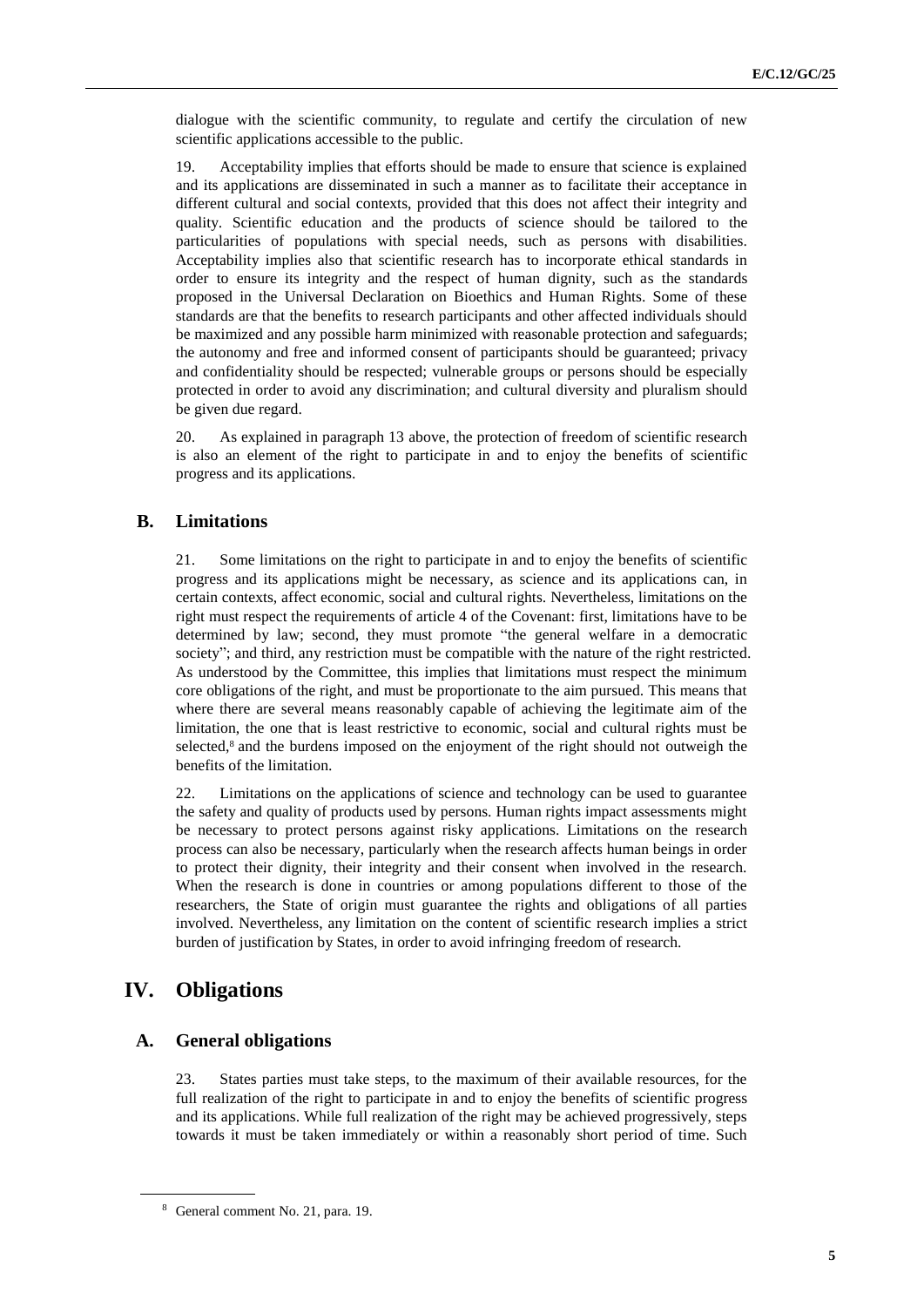steps should be deliberate, concrete and targeted, using all appropriate means, including the adoption of legislative and budgetary measures.

24. As with all other rights in the Covenant, there is a strong presumption that retrogressive measures taken in relation to the right to participate in and to enjoy the benefits of scientific progress and its applications are not permissible. <sup>9</sup> Examples of retrogressive measures include the removal of programmes or policies necessary for the conservation, the development and the diffusion of science; the imposition of barriers to education and information on science; the imposition of barriers to citizen participation in scientific activities, including misinformation intended to erode citizen understanding and respect for science and scientific research; and the adoption of legal and policy changes that reduce the extent of international collaboration on science. In the exceptional circumstances under which retrogressive measures may be inevitable, States must ensure that such measures are necessary and proportionate. The measures should remain in place only insofar as they are necessary; mitigate inequalities that can grow in times of crisis and ensure that the rights of disadvantaged and marginalized individuals and groups are not disproportionately affected; and guarantee the minimum core obligations (see E/C.12/2016/1).

25. States parties are under an immediate obligation to eliminate all forms of discrimination against individuals and groups in their enjoyment of economic, social and cultural rights. This duty is of particular importance in relation to the right to participate in and to enjoy the benefits of scientific progress and its applications because deep inequalities persist in the enjoyment of this right. States must adopt the measures necessary to eliminate conditions and combat attitudes that perpetuate inequality and discrimination in order to enable all individuals and groups to enjoy this right without discrimination, including on the grounds of religion, national origin, sex, sexual orientation and gender identity, race and ethnic identity, disability, poverty and any other relevant status.

26. The duty to eliminate discrimination is a cross-cutting obligation that States should take into account when fulfilling all other obligations. For instance, the duty of States to take steps for the development and the diffusion of science (art. 15 (2)) includes the obligation to make all necessary efforts to overcome persistent inequalities in scientific advancement through culturally and gender-appropriate means of education and communication, with the aim of encouraging the widest participation in scientific progress of those populations that have traditionally been excluded from such progress.

27. The duty to combat discrimination on those grounds has implications for the design and implementation of all policies related to the right to participate in and to enjoy the benefits of scientific progress and its applications. For instance, States have to carefully design and implement quality scientific education programmes in order to allow all persons equal opportunities to gain a basic level of understanding and knowledge of the science and training needed to pursue careers in science, and to ensure access without discrimination to available employment in scientific research fields.<sup>10</sup>

# **B. Special protection for specific groups**

28. Without prejudice to the duty of States to eliminate all forms of discrimination, special attention should be paid to groups that have experienced systemic discrimination in the enjoyment of the right to participate in and to enjoy the benefits of scientific progress and its applications, such as women, persons with disabilities, lesbian, gay, bisexual, transgender and intersex persons, indigenous peoples and persons living in poverty. Temporary special measures might be necessary to achieve substantive equality and remedy current manifestations of previous patterns of exclusion of these groups. Owing to limitations of space, this general comment focuses on women, persons with disabilities, persons living in poverty and indigenous peoples.

<sup>9</sup> Committee on Economic, Social and Cultural Rights, general comment No. 14 (2000) on the right to the highest attainable standard of health, para. 32.

<sup>&</sup>lt;sup>10</sup> Recommendation on Science and Scientific Researchers, para. 13 (b).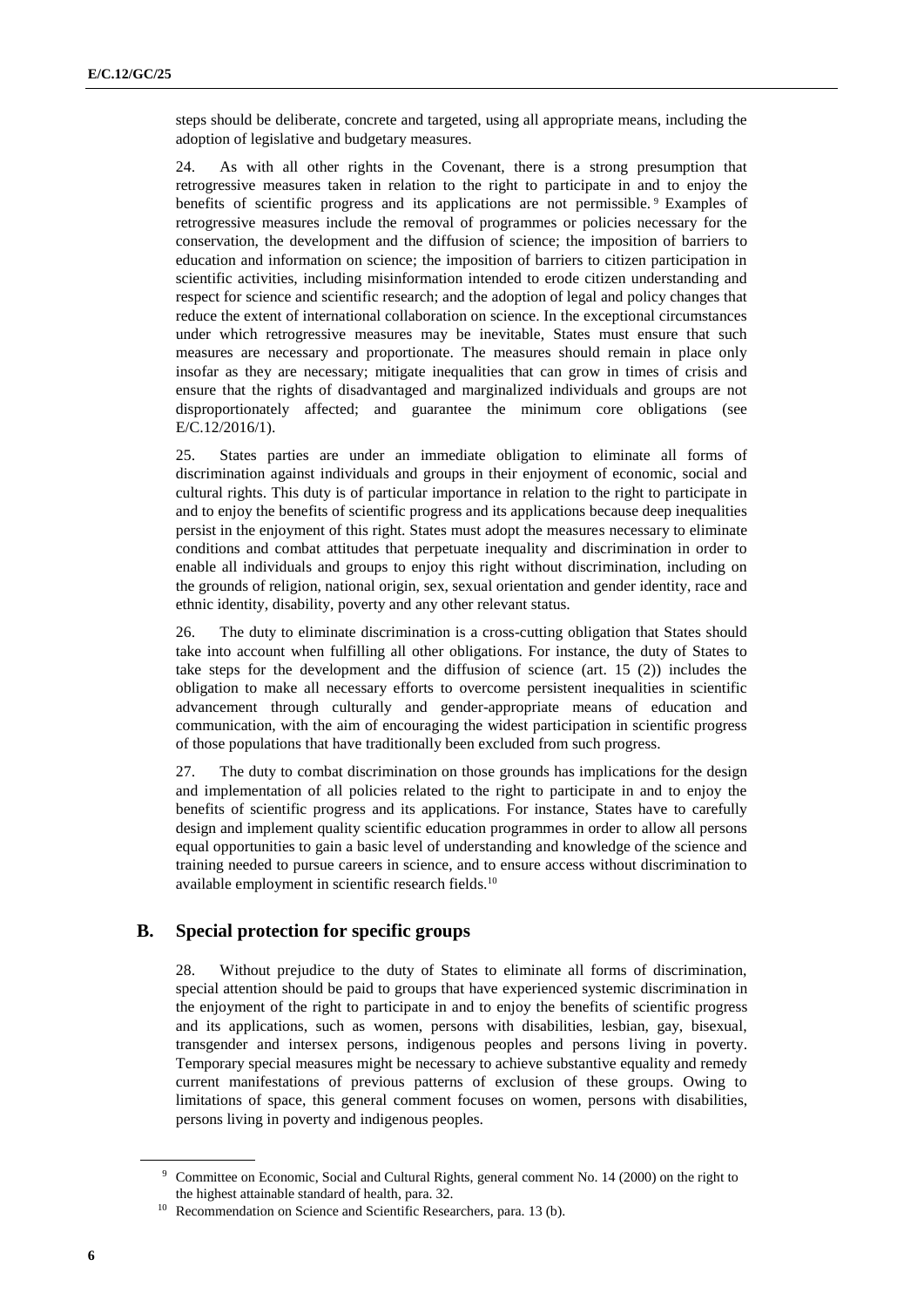#### **Women**

29. Women are frequently underrepresented in scientific activity. Sometimes this is owing to situations of direct discrimination in access to education or professional employment and promotion. In other cases, discrimination is more subtle and is based on stereotypes or professional practices that discourage women's participation in scientific research. In particular, women's advancement in scientific careers, both in academia and in industry, is cumulatively limited as they climb the hierarchical ladder.

30. Unequal access between men and women to science implies double discrimination. First, women have the right to participate in scientific research on an equal footing with men; thus, unequal access to scientific education or scientific careers constitutes discrimination in principle. Second, as women are underrepresented in scientific research, it is very common that scientific research and new technologies are gender biased and not sensitive to the particularities and needs of women.

31. States must therefore immediately eliminate barriers that affect girls' and women's access to quality scientific education and careers. Furthermore, States must take steps to ensure women's substantive equality in access to scientific education and careers by, for example, raising public awareness in order to eliminate stereotypes that exclude women from science or adopting policies for both men and women to balance domestic life with scientific careers. Temporary special measures, such as quotas for women in scientific education, might be necessary in order to speed up the attainment of substantive equality in the enjoyment of the right to participate in and to enjoy the benefits of scientific progress and its applications. The availability of kindergartens and other childcare institutions is also key to the advancement of equality.

32. A gender-sensitive approach is not a luxury for scientific research, but a crucial tool in order to ensure that scientific progress and new technologies adequately take into account the characteristics and needs of women and girls. This approach should not be relegated to the last stages of research, but incorporated from the first stage, such as the choice of the subject and the design of methodologies, and must be present throughout all steps of scientific research and its applications, including during the evaluation of its impacts. Decisions concerning funding or general policies must also be gender-sensitive.

33. A gender-sensitive approach is of particular relevance to the right to sexual and reproductive health. States parties must ensure access to up-to-date scientific technologies necessary for women in relation to this right. In particular, States parties should ensure access to modern and safe forms of contraception, including emergency contraception, medication for abortion, assisted reproductive technologies, and other sexual and reproductive goods and services, on the basis of non-discrimination and equality, as outlined in general comment No. 22 (2016) on the right to sexual and reproductive health. Special attention should be given to the protection of women's free, prior and informed consent in treatments or scientific research on sexual and reproductive health.

#### **Persons with disabilities**

34. Persons with disabilities have suffered deep discrimination in the enjoyment of the right to participate in and to enjoy the benefits of scientific progress and its applications, either because of severe physical, communication and information obstacles to access basic and higher scientific education and careers, or because the products of scientific progress do not take into account their specificities and particular needs. Persons with disabilities bring their unique perspectives and experiences into the scientific landscape, thus specifically contributing to the promotion of the right to participate in and to enjoy the benefits of scientific progress and its applications.

35. States parties should, at the least, adopt the following measures and policies to overcome discrimination against persons with disabilities in the enjoyment of this right: (a) promote the participation and contributions of persons with disabilities, including women with disabilities who face multiple discrimination, in decision-making procedures concerning science; (b) develop statistics on access to science and its benefits disaggregated by disability; (c) implement universal design; (d) promote technologies that facilitate access to scientific education and employment for persons with disabilities; (e) ensure that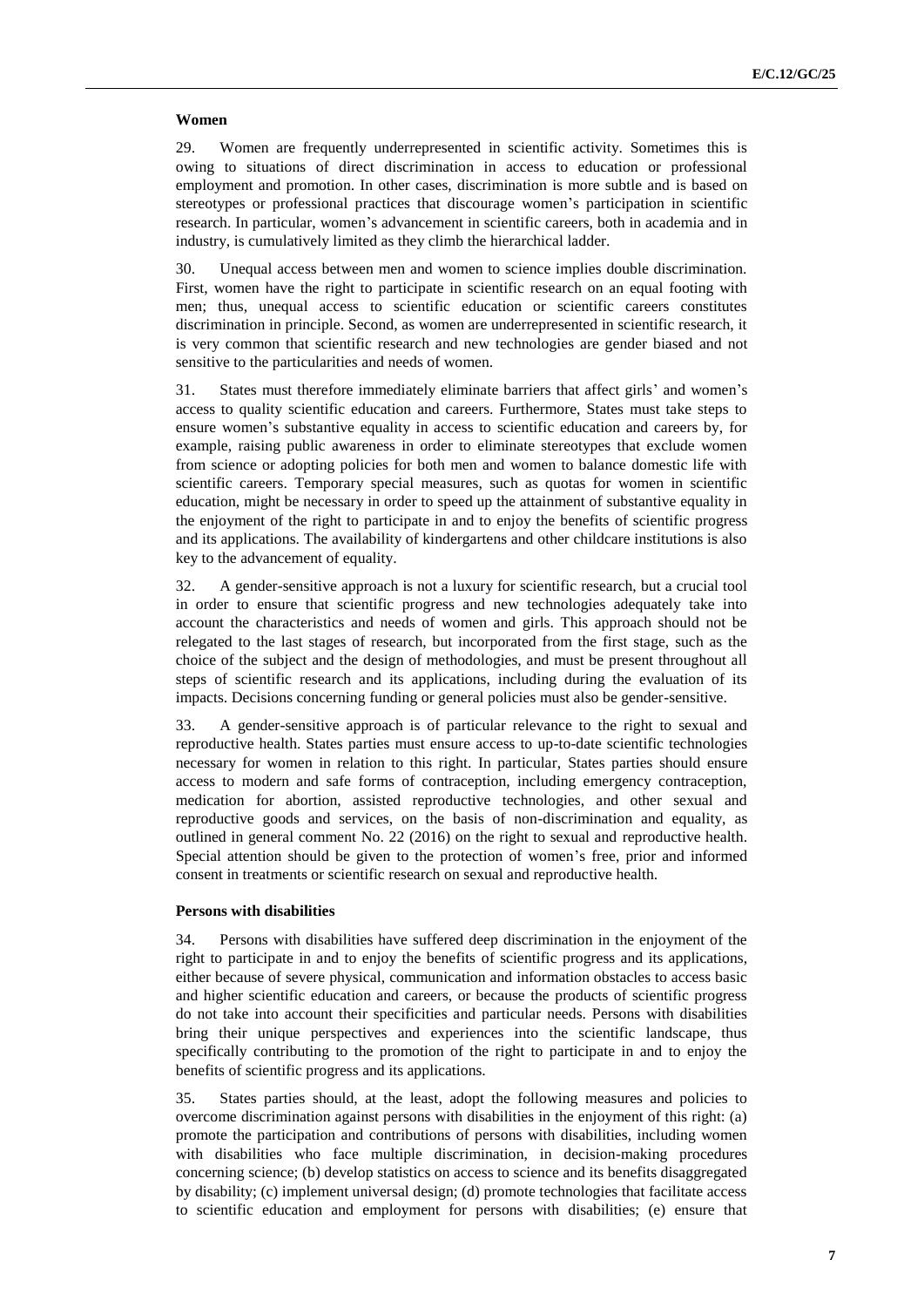reasonable accommodation is provided for persons with disabilities to enable them to have access to scientific education and employment and to ensure that they benefit from the products of scientific development, including its diffusion and dissemination in adapted formats; (f) adopt appropriate measures to raise awareness of the capabilities and contributions of persons with disabilities and to combat stereotypes and harmful practices relating to these persons;<sup>11</sup> and (g) ensure that persons with disabilities have given their free, prior and informed consent when they are subjects of research.

#### **Persons in living poverty, inequality and science**

36. In the last few decades, the growth of inequalities has undermined the rule of law and has had negative effects on the enjoyment of economic, social and cultural rights (see A/HRC/29/31). Economic inequality hinders equal access to scientific education and to the benefits of scientific progress for low-income households and especially for persons living in poverty. This in turn reinforces economic inequalities because upper-income households can enjoy better scientific education and can access the latest and most expensive scientific innovations, allowing affluent persons to become more technologically productive than poor people, perpetuating inequalities and providing an apparent justification for them.

37. As equality is at the core of human rights, States must make every effort to break this vicious circle between substantive inequality and unequal access to the right to participate in and to enjoy the benefits of scientific progress and its applications. This implies a threefold strategy: first, States parties should adopt policies to reduce inequalities, a subject that goes beyond the scope of this general comment but is at the centre of current discussions on democracy and human rights. Second, States parties need a specific strategy to strengthen access to good scientific education for persons living in poverty. Third, States should prioritize scientific and technological innovations that serve especially the needs of persons living in poverty and ensure that these people have access to the technological innovations.

38. States should adopt measures to ensure that children living in poverty, particularly those with disabilities, have full access to the enjoyment of the right to participate in and to enjoy the benefits of scientific progress and its applications, as they are entitled to special care and assistance, especially through pedagogical tools and quality scientific education that allow the development of the child's personality, talents and mental and physical abilities to their fullest potential.<sup>12</sup>

#### **Traditional knowledge and indigenous peoples**

39. Local, traditional and indigenous knowledge, especially regarding nature, species (flora, fauna, seeds) and their properties, are precious and have an important role to play in the global scientific dialogue. States must take measures to protect such knowledge through different means, including special intellectual property regimes, and to secure the ownership and control of this traditional knowledge by local and traditional communities and indigenous peoples.

40. Indigenous peoples and local communities all over the globe should participate in a global intercultural dialogue for scientific progress, as their inputs are precious and science should not be used as an instrument of cultural imposition. States parties must provide indigenous peoples, with due respect for their self-determination, to both the educational and technological means to participate in this dialogue. They must also take all measures to respect and protect the rights of indigenous peoples, particularly their land, their identity and the protection of the moral and material interests resulting from their knowledge, of which they are authors, individually or collectively. Genuine consultation in order to obtain free, prior and informed consent is necessary whenever the State party or non-State actors conduct research, take decisions or create policies relating to science that have an impact on indigenous peoples or when using their knowledge.

<sup>&</sup>lt;sup>11</sup> Convention on the Rights of Persons with Disabilities, particularly arts. 1–9.

<sup>&</sup>lt;sup>12</sup> Convention on the Rights of the Child, particularly arts. 24 and 29.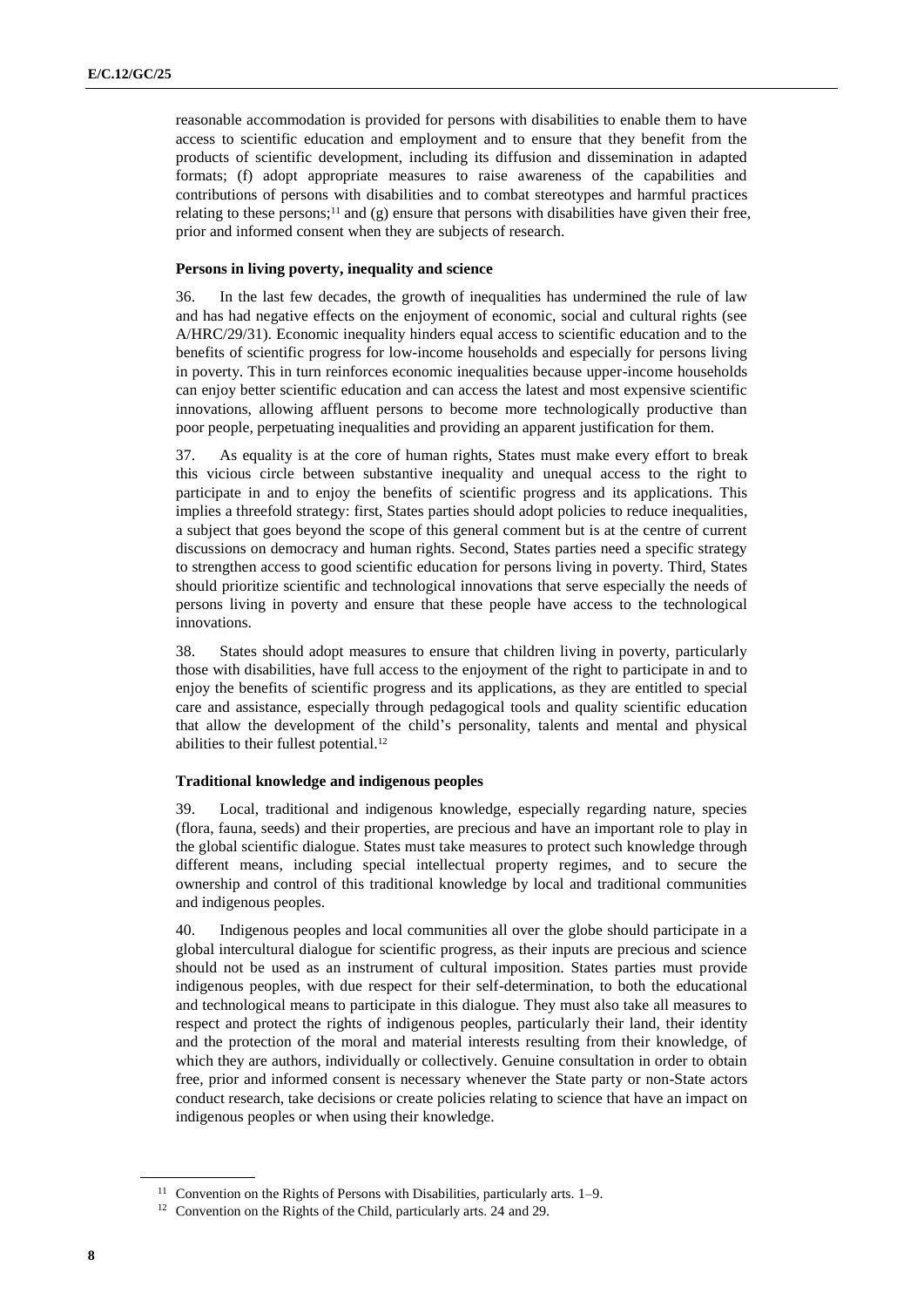# **C. Specific obligations**

41. States parties have an obligation to respect, protect and fulfil the right to participate in and to enjoy the benefits of scientific progress and its applications.

#### **Obligation to respect**

42. The obligation to respect requires that States parties refrain from interfering directly or indirectly in the enjoyment of this right. Examples of the obligation to respect are: eliminating barriers to accessing quality science education and to the pursuit of scientific careers; refraining from disinformation, disparagement or deliberate misinformation intended to erode citizen understanding of and respect for science and scientific research; eliminating censorship or arbitrary limitations on access to the Internet, which undermines access to and dissemination of scientific knowledge; and refraining from imposing, or eliminating, obstacles to international collaboration among scientists, unless such restrictions can be justified in accordance with article 4 of the Covenant.

#### **Obligation to protect**

43. The obligation to protect requires States parties to adopt measures to prevent any person or entity from interfering with the right to participate in and to enjoy the benefits of scientific progress and its applications by, for example, preventing access to knowledge or discriminating on the grounds of gender, sexual orientation or gender identity or other circumstances. These persons or entities could include universities, schools, laboratories, cultural or scientific associations, patients in hospitals and volunteers participating in scientific experiments. Examples of this duty to protect are: ensuring that scientific associations, universities, laboratories and other non-State actors do not apply discriminatory criteria; protecting people from participating in research or tests that contravene the applicable ethical standards for responsible research and guaranteeing their free, prior and informed consent; ensuring that private persons and entities do not disseminate false or misleading scientific information; and ensuring that private investment in scientific institutions is not used to unduly influence the orientation of research or to restrict the scientific freedom of researchers.

44. Sometimes, States parties may have to protect people within their own familial, social or cultural context when their right to participate in and to enjoy the benefits of scientific progress and its applications is affected. Persons who, owing to their age or capacity, cannot choose for themselves, must receive special protection. For instance, when parents decide not to have their children vaccinated on grounds the scientific community considers false, the parents' decision entails risks for the child and sometimes for society, resulting from the possible resurgence of infectious diseases that were previously under control. In these cases, the best interests of the child must be a primary consideration. In some contexts, people may be subject to great pressure from their social environment to undergo traditional treatment instead of benefiting from the best available medical attention. States parties must guarantee everyone the right to choose or refuse the treatment they want with the full knowledge of the risks and benefits of the relevant treatment, subject to any limitations that meet the criteria of article 4 of the Covenant. States must also establish protective measures in relation to messages from pseudoscience, which create ignorance and false expectations among the most vulnerable sectors of the population.

#### **Obligation to fulfil**

45. The duty to fulfil requires that States adopt legislative, administrative, budgetary and other measures and establish effective remedies aimed at the full enjoyment of the right to participate in and to enjoy the benefits of scientific progress and its applications. They include education policies, grants, participation tools, dissemination, providing access to the Internet and other sources of knowledge, participation in international cooperation programmes and ensuring appropriate financing.

46. The duty to fulfil is reinforced and specified by article 15 (2) of the Covenant, which provides that States parties must take steps for the conservation, the development and the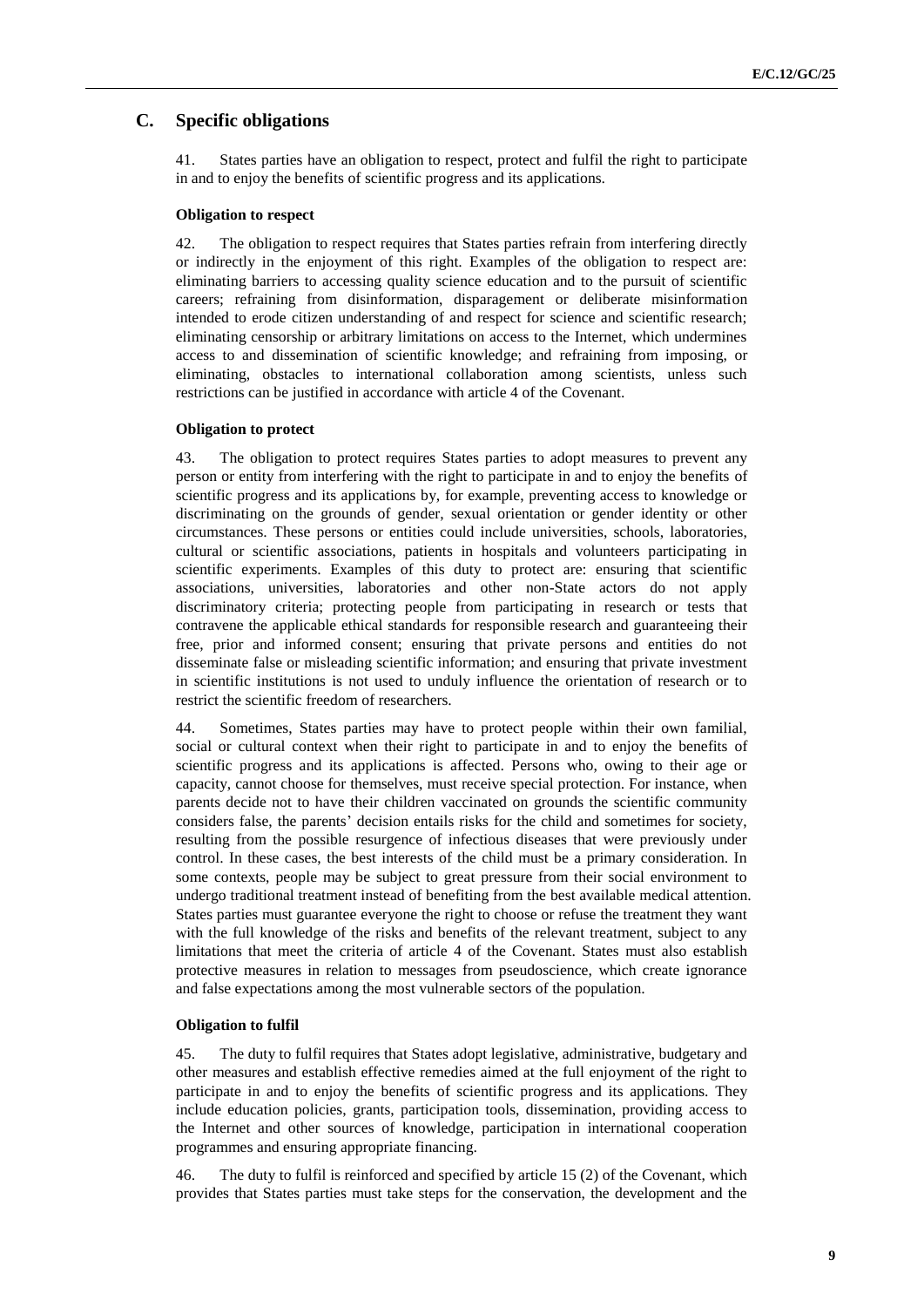diffusion of science. States parties not only have a duty to allow persons to participate in scientific progress; they also have a positive duty to actively promote the advancement of science through, inter alia, education and investment in science and technology. This includes approving policies and regulations that foster scientific research, allocating appropriate resources in budgets and generally creating an enabling and participatory environment for the conservation, the development and the diffusion of science and technology. This implies, inter alia, protection and promotion of academic and scientific freedom, including freedom of expression and freedom to seek, receive and impart scientific information, freedom of association and freedom of movement; guarantees of equal access and participation of all public and private actors; and capacity-building and education. 13

47. The obligation to fulfil is particularly important in creating and guaranteeing access to the benefits of the applications of scientific progress. States should use the maximum of their available resources to overcome hurdles that any person may face to benefit from new technologies or other forms of applications of scientific advancements. This is particularly relevant for disadvantaged and marginalized groups. Scientific progress and its applications should be, as far as possible, accessible and affordable to persons in need of specific goods or services. Public institutions in different sectors should be provided with a clear mandate to actively overcome exclusion from such progress and applications, especially in the health and education sectors. Knowledge about scientific progress and its applications should be made broadly available and accessible to the general public through schools, universities, technical colleges, libraries, museums, print and electronic media and other channels. Specific programmes are needed to overcome problems of access to scientific knowledge and its applications related to age, language or other aspects of cultural diversity.

48. All States should contribute, to the maximum of their available resources, to this common task of developing science. Recommending that poor States focus exclusively on applied science actually increases the gap and unfair distribution of knowledge and power between States.

49. The importance of the duty of States to disseminate science and to foster citizen participation cannot be underestimated. Basic knowledge of science, its methods and results, has become an essential element for being an empowered citizen and for the exercise of other rights, such as access to decent work. States must exert every effort to ensure equitable and open access to scientific literature, data and content, including by removing barriers to publishing, sharing and archiving scientific outputs.<sup>14</sup> However, open science cannot be achieved by the State alone. It is a common endeavour to which all other stakeholders should contribute, nationally and internationally, including scientists, universities, publishers, scientific associations, funding agencies, libraries, the media and non-governmental institutions. All these stakeholders play a decisive role in the dissemination of knowledge, especially when it comes to outcomes of research financed with public funds.

50. As a consequence of the right to freedom of research and the duty of States to disseminate science, scientist have, in principle, the right to publish the results of their research. Any restriction on this right should be compatible with article 4 of the Covenant. In particular, States should ensure that any contractual restriction placed on this right is consistent with the public interest, is reasonable and proportionate, and that it provides for the appropriate crediting and acknowledging of the contributions of scientific researchers to the research outcomes.

# **D. Core obligations**

51. States parties have to implement, as a matter of priority, core obligations. If a State party fails to satisfy these core obligations, it must demonstrate that it has made every

<sup>&</sup>lt;sup>13</sup> Venice Statement on the Right to Enjoy the Benefits of Scientific Progress and its Applications, para. 13.

<sup>&</sup>lt;sup>14</sup> Recommendation on Science and Scientific Researchers, paras. 13 (c) and 36.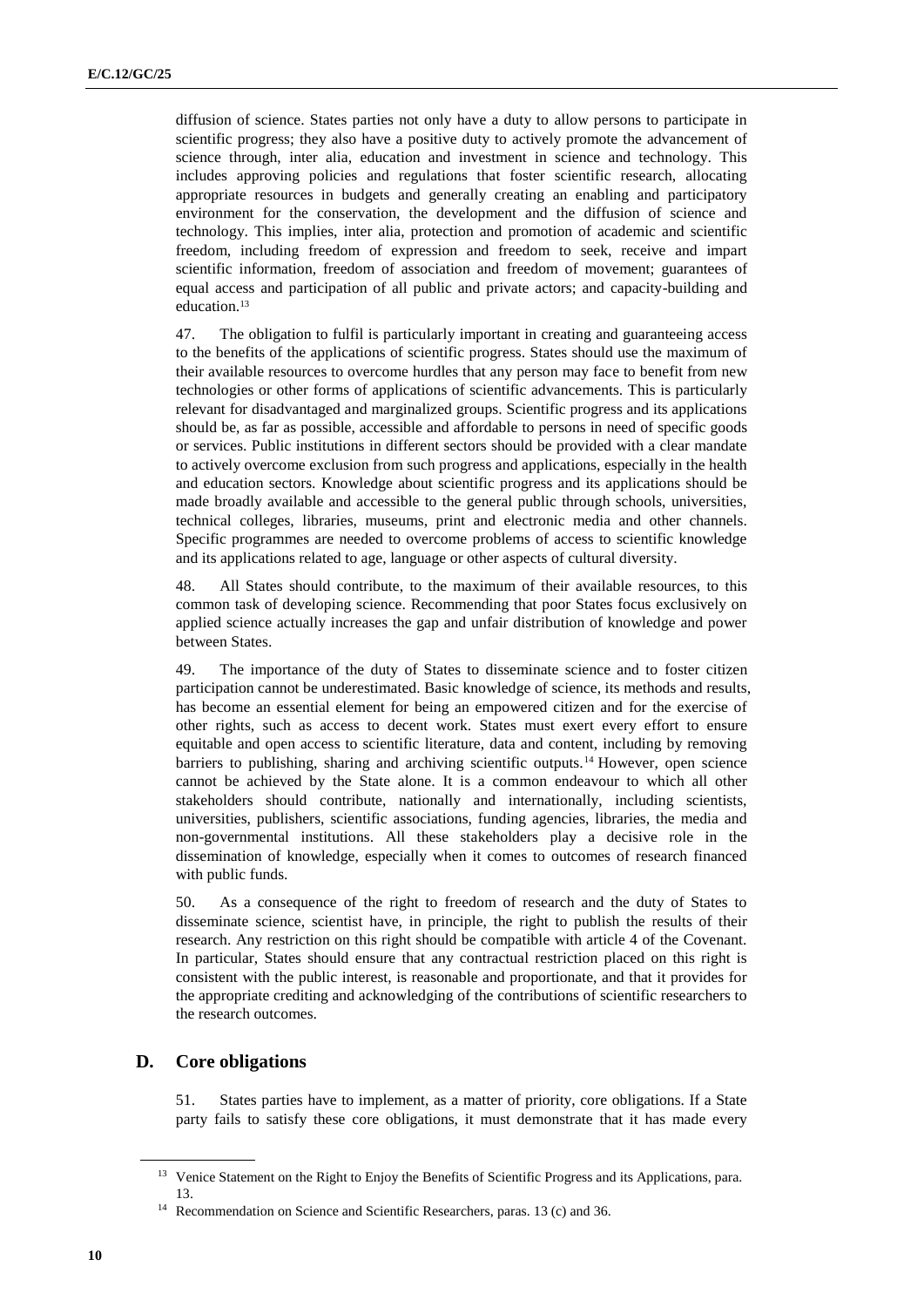reasonable effort to comply with them, taking into account the totality of the rights enshrined in the Covenant, and in the context of the maximum of its available resources, individually and through international assistance and cooperation.

52. Core obligations related to the right to participate in and to enjoy the benefits of scientific progress and its applications require States parties to:

- Eliminate laws, policies and practices that unjustifiably limit access by individuals or particular groups to facilities, services, goods and information related to science, scientific knowledge and its applications;
- Identify and eliminate any law, policy, practice, prejudice or stereotype that undermines women's and girls' participation in scientific and technological areas;
- Remove limitations to the freedom of scientific research that are incompatible with article 4 of the Covenant;
- Develop a participatory national framework law on this right that includes legal remedies in case of violations, and adopt and implement a participatory national strategy or action plan for the realization of this right that includes a strategy for the conservation, the development and the diffusion of science;
- Ensure that people have access to the basic education and skills necessary for the comprehension and application of scientific knowledge and that scientific education in both public and private schools respects the best available scientific knowledge;
- Ensure access to those applications of scientific progress that are critical to the enjoyment of the right to health and other economic, social and cultural rights;
- Ensure that in the allocation of public resources, priority is given to research in areas where there is the greatest need for scientific progress in health, food and other basic needs related to economic, social and cultural rights and the well-being of the population, especially with regard to vulnerable and marginalized groups;
- Adopt mechanisms aimed at aligning government policies and programmes with the best available, generally accepted scientific evidence;
- Ensure that health professionals are properly trained in using and applying modern technologies and medicines resulting from scientific progress;
- Promote accurate scientific information and refrain from disinformation, disparagement and deliberately misinforming the public in an effort to erode citizen understanding and respect for science and scientific research;
- Adopt mechanisms to protect people from the harmful consequences of false, misleading and pseudoscience-based practices, especially when other economic, social and cultural rights are at risk;
- Foster the development of international contacts and cooperation in the scientific field, without imposing restrictions on the movements of persons, goods and knowledge beyond those that are justifiable in accordance with article 4 of the Covenant.

# **V. Special topics of broad application**

## **A. Participation and transparency**

53. The principles of transparency and participation are essential to make science objective and reliable, and to ensure that it is not subject to interests that are not scientific or are inconsistent with fundamental human rights principles and the welfare of society.<sup>15</sup> Secrecy and collusion are in principle contrary to the integrity of science at the service of

<sup>&</sup>lt;sup>15</sup> Venice Statement on the Right to Enjoy the Benefits of Scientific Progress and its Applications, para. 12.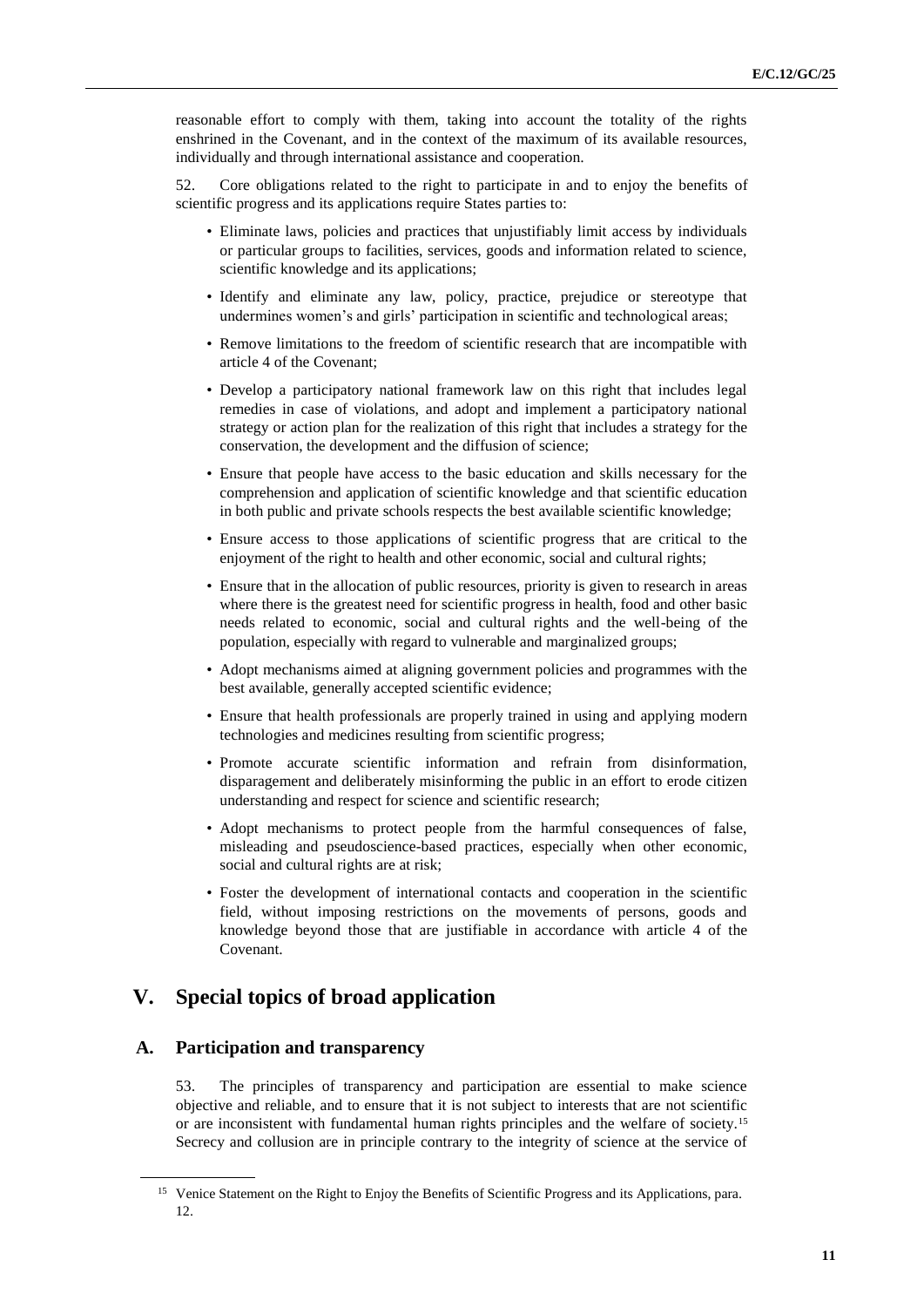humanity. Thus, States should take measures to avoid the risks associated with the existence of conflicts of interest by creating an environment in which actual or perceived conflicts of interest are adequately disclosed and regulated, especially those involving scientific researchers who give policy advice to policymakers and other public officials.<sup>16</sup>

54. A clear benefit of scientific progress is that scientific knowledge is used in decisionmaking and policies, which should, as far as possible, be based on the best available scientific evidence. States should endeavour to align their policies with the best scientific evidence available. They should, furthermore, promote public trust and support for sciences throughout society and a culture of active citizen engagement with science, particularly through a vigorous and informed democratic debate on the production and use of scientific knowledge, and a dialogue between the scientific community and society.<sup>17</sup>

55. With due respect to scientific freedom, some decisions concerning the orientation of scientific research or the adoption of certain technical advancements should be subjected to public scrutiny and citizen participation. As far as possible, scientific or technological policies should be established through participatory and transparent processes and should be implemented with accompanying transparency and accountability mechanisms.

### **B. Participation and the precautionary principle**

56. Participation also includes the right to information and participation in controlling the risks involved in particular scientific processes and its applications. In this context, the precautionary principle plays an important role. This principle demands that, in the absence of full scientific certainty, when an action or policy may lead to unacceptable harm to the public or the environment, actions will be taken to avoid or diminish that harm. Unacceptable harm includes harm to humans or to the environment that is: (a) threatening to human life or health; (b) serious and effectively irreversible; (c) inequitable to present or future generations; or (d) imposed without adequate consideration of the human rights of those affected.<sup>18</sup> Technological and human rights impact assessments are tools that help to identify potential risks early in the process and the use of scientific applications.

57. The application of the precautionary principle is sometimes controversial, particularly in relation to scientific research itself, as limitations on the freedom of scientific research are compatible with the Covenant only in the circumstances set out in article 4. On the contrary, this principle is more broadly applied for the use and application of scientific outcomes. The precautionary principle should not hinder and prevent scientific progress, which is beneficial for humanity. Nonetheless, it should be able to address available risks for human health and the environment, inter alia. Thus, in controversial cases, participation and transparency become crucial because the risks and potential of some technical advances or some scientific research should be made public in order to enable society, through informed, transparent and participatory public deliberation, to decide whether or not the risks are acceptable.

### **C. Private scientific research and intellectual property**

58. In the contemporary world, a significant proportion of scientific research is carried out by business enterprises and non-State actors. This is not only compatible with the Covenant, but can also be instrumental in the enjoyment of the right to participate in and to enjoy the benefits of scientific progress and its applications. However, large-scale privatization of scientific research without any other consideration might sometimes have negative effects on the enjoyment of this right.

59. In some cases, scientific research conducted or financed by private actors can create conflicts of interests, for instance, when business corporations support research related to

<sup>&</sup>lt;sup>16</sup> Recommendation on Science and Scientific Researchers, paras. 9 and 14.

<sup>&</sup>lt;sup>17</sup> Ibid., para.  $5$  (c) and (g).

<sup>&</sup>lt;sup>18</sup> World Commission on the Ethics of Scientific Knowledge and Technology, "The precautionary principle", (Paris, UNESCO, 2005), p. 14.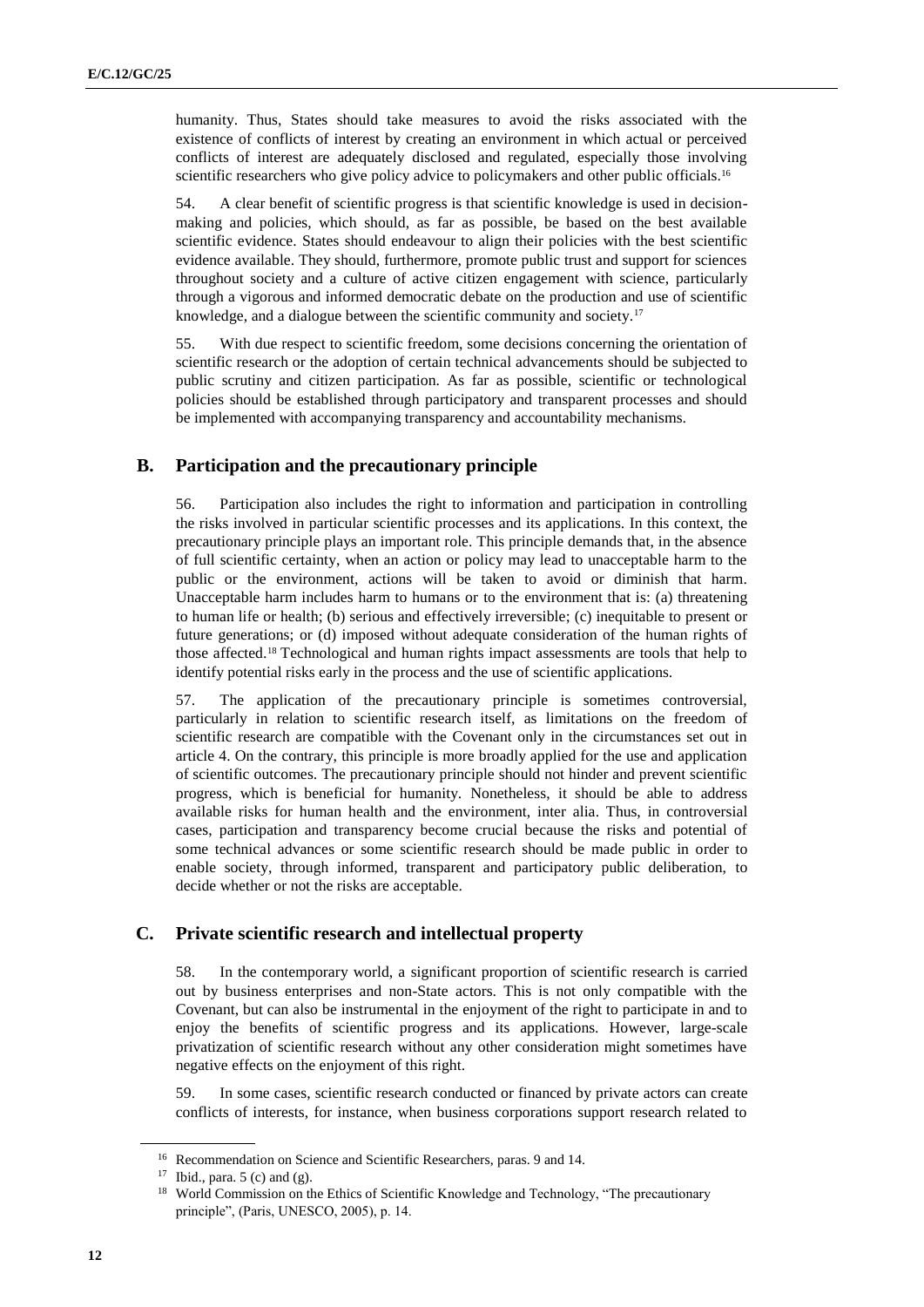the type of economic activities in which they are involved, as happened in the past with some tobacco companies. Mechanisms should be established for the disclosure of these actual or perceived conflicts of interest.

60. Private scientific research has been associated with the development of international and national intellectual property legal regimes, which have complex relationships with the right to participate in and to enjoy the benefits of scientific progress and its applications. On one hand, intellectual property enhances the development of science and technology through economic incentives for innovation, such as patents for inventors, which stimulate the involvement of private actors in scientific research. On the other hand, intellectual property can negatively affect the advancement of science and access to its benefits, in at least in three ways. It is necessary to tackle these three problems in order to ensure that intellectual property promotes the research and innovation crucial to the full enjoyment of economic, social and cultural rights without undermining these rights.

61. Firstly, intellectual property can sometimes create distortions in the funding of scientific research as private financial support might go only to research projects that are profitable, while funding to address issues that are crucial for economic, social and cultural rights might not be adequate, as these issues do not seem financially attractive for business. This has been the case with the so-called neglected diseases. Second, some intellectual property regulations limit the sharing of information on scientific research for a certain period, as is the case with data exclusivity for patent holders included in some of the "tripplus" treaties. <sup>19</sup> Furthermore, the excessive price of some scientific publications is an obstacle for low-income researchers, especially in developing countries. All those restrictions hinder the advancement of science. Third, although intellectual property provides positive incentives for new research activities and thus plays an important role in contributing to innovation and the development of science, it may, in some cases, pose significant obstacles for persons wishing to access the benefits of scientific progress, which may be crucial for the enjoyment of other economic, social and cultural rights, such as the right to health. Patents give patent holders a temporary exclusive right to exploit the product or service they have invented. Thus, they can determine a price for these products and services. If prices are set very high, access to these products and services becomes impossible for low-income persons or developing countries, as has happened with new medicines that are essential for the health and life of persons with certain diseases.

62. States should take appropriate measures to foster the positive effects of intellectual property on the right to participate in and to enjoy the benefits of scientific progress and its applications, while at the same time avoiding its possible negative effects. Firstly, to counter distortions of funding associated with intellectual property, States should provide adequate financial support for research that is important for the enjoyment of economic, social and cultural rights, either through national efforts or, if necessary, by resorting to international and technical cooperation. States could also resort to other incentives, such as so-called market entry rewards, which delink remuneration of successful research from future sales, thus fostering research by private actors in these otherwise neglected fields. Second, States should make every effort, in their national regulations and in international agreements on intellectual property, to guarantee the social dimensions of intellectual property, in accordance with the international human rights obligations they have undertaken (E/C.12/2001/15, para. 18). A balance must be reached between intellectual property and the open access and sharing of scientific knowledge and its applications, especially those linked to the realization of other economic, social and cultural rights, such as the rights to health, education and food. The Committee reiterates that ultimately, intellectual property is a social product and has a social function and consequently, States parties have a duty to prevent unreasonably high costs for access to essential medicines, plant seeds or other means of food production, or for schoolbooks and learning materials, from undermining the rights of large segments of the population to health, food and education.<sup>20</sup>

<sup>&</sup>lt;sup>19</sup> World Health Organization, Regional Office for South-East Asia, "Universal health coverage technical brief: data exclusivity and other 'TRIPS-plus' measures", 2017.

<sup>&</sup>lt;sup>20</sup> Committee on Economic, Social and Cultural Rights, general comment No. 17, para. 35.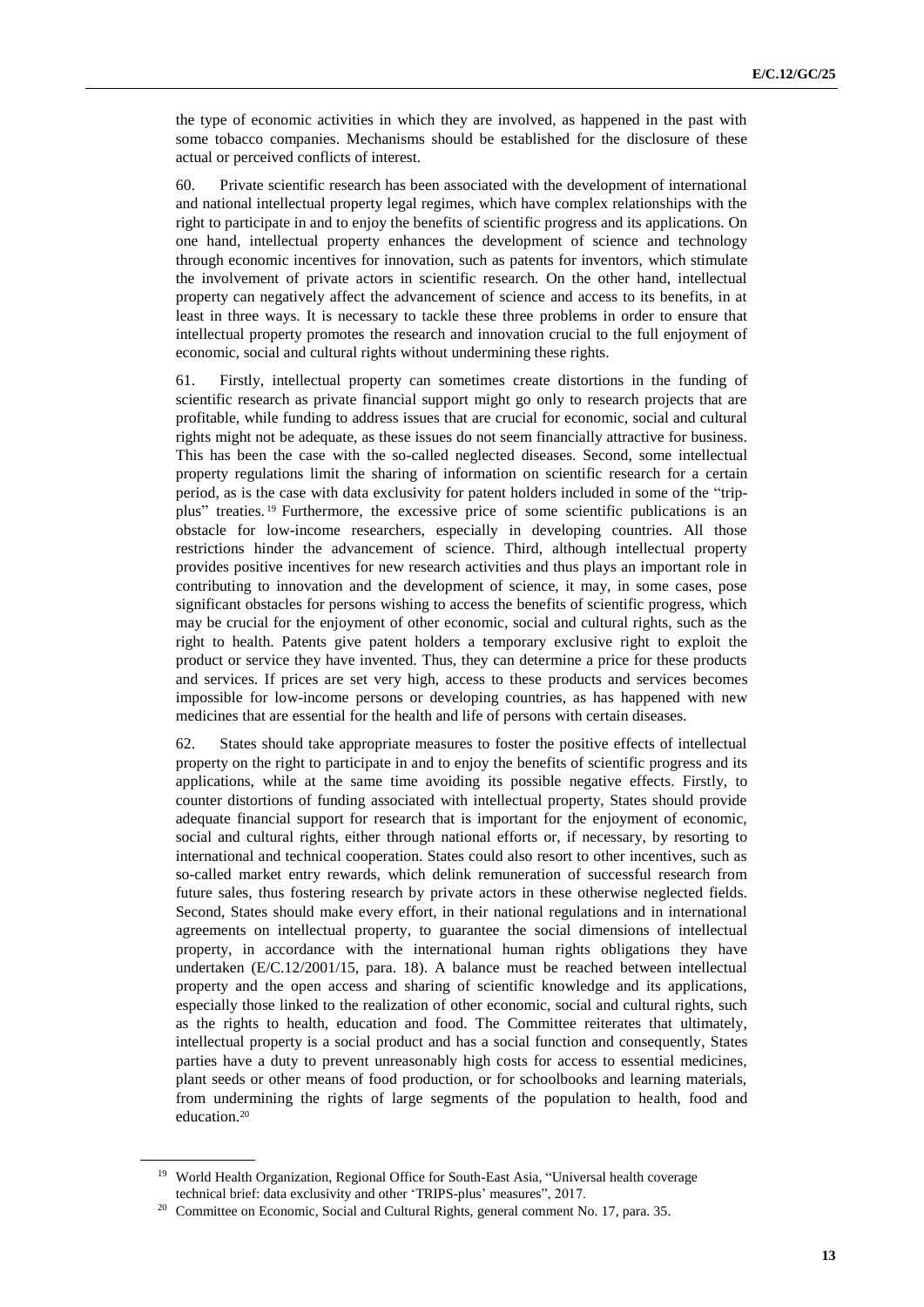# **D. Interdependence with other rights**

63. The right to participate in and to enjoy the benefits of scientific progress and its applications is a human right with an intrinsic value, but it also has an instrumental value, as it constitutes an essential tool for the realization of other economic, social and cultural rights, particularly the right to food and the right to health.

#### **Right to food**

64. Scientific and technological advancements have increased agricultural productivity, contributing to higher availability of [food per person](https://ourworldindata.org/food-per-person) and reduction of famine. Nevertheless, the environmental impacts of certain technologies associated with the Green Revolution and the risks associated with increased dependency on technology providers has led, inter alia, the General Assembly to acknowledge that peasants and other people working in rural areas have the right to determine their own food and agriculture systems, recognized by many States and regions as the right to food sovereignty.<sup>21</sup> Thus, the right to participate in and to enjoy the benefits of scientific progress and its applications in agriculture should preserve, not violate, the right of peasants and other people working in rural areas to choose which technologies suit them best. Low-input eco-friendly agronomic techniques that increase organic matter content in soil, carbon sequestration and protect biodiversity should also be supported.

65. In addition, States parties should take appropriate measures to ensure that agricultural research and development integrates the needs of peasants and other people working in rural areas and to ensure their active participation in the determination of priorities and the undertaking of research and development, taking into account their experience and respecting their cultures. Every policy or action taken on biofuels and pesticides should consider all their interconnected complexities and the best available scientific knowledge.

66. Inadequate diets have become a major contributing factor to the increase of noncommunicable diseases in all regions. Given the proven long-term effects of adequate nutrition during pregnancy and before a child's second birthday, States should do more to regulate the marketing of breast milk substitutes, to disseminate information about the benefits of adequate feeding practices, and to create an enabling environment for breastfeeding. They should also redirect investments in agricultural development away from the exclusive focus on boosting the production of cereal crops – rice, wheat and maize – towards support for healthy diets, including adequate measures to reduce the excessive intake of sugar. Cereal crops are mainly a source of carbohydrates and contain relatively few proteins and other nutrients essential for adequate diets.<sup>22</sup>

#### **Right to health**

67. The links between the right to participate in and to enjoy the benefits of scientific progress and its applications and the right to health are clear and diverse. Firstly, scientific progress creates medical applications that prevent diseases, such as vaccinations, or that enable them to be more effectively treated. The right to participate in and to enjoy the benefits of scientific progress and its applications is therefore instrumental in realizing the right to health. States should promote scientific research, through financial support or other incentives, to create new medical applications and make them accessible and affordable to everyone, especially the most vulnerable. In particular, in accordance with the Covenant, States parties should prioritize the promotion of scientific progress to facilitate better and more accessible means for the prevention, control and treatment of epidemic, endemic, occupational and other diseases (art. 12 (2) (c)).

<sup>&</sup>lt;sup>21</sup> United Nations Declaration on the Rights of Peasants and Other People Working in Rural Areas, art.  $15(4)$ .

<sup>&</sup>lt;sup>22</sup> Emile Frison and others, "Agricultural biodiversity, nutrition and health: making a difference to hunger and nutrition in the developing world", *Food and Nutrition Bulletin*, vol. 27, No. 2 (July 2006).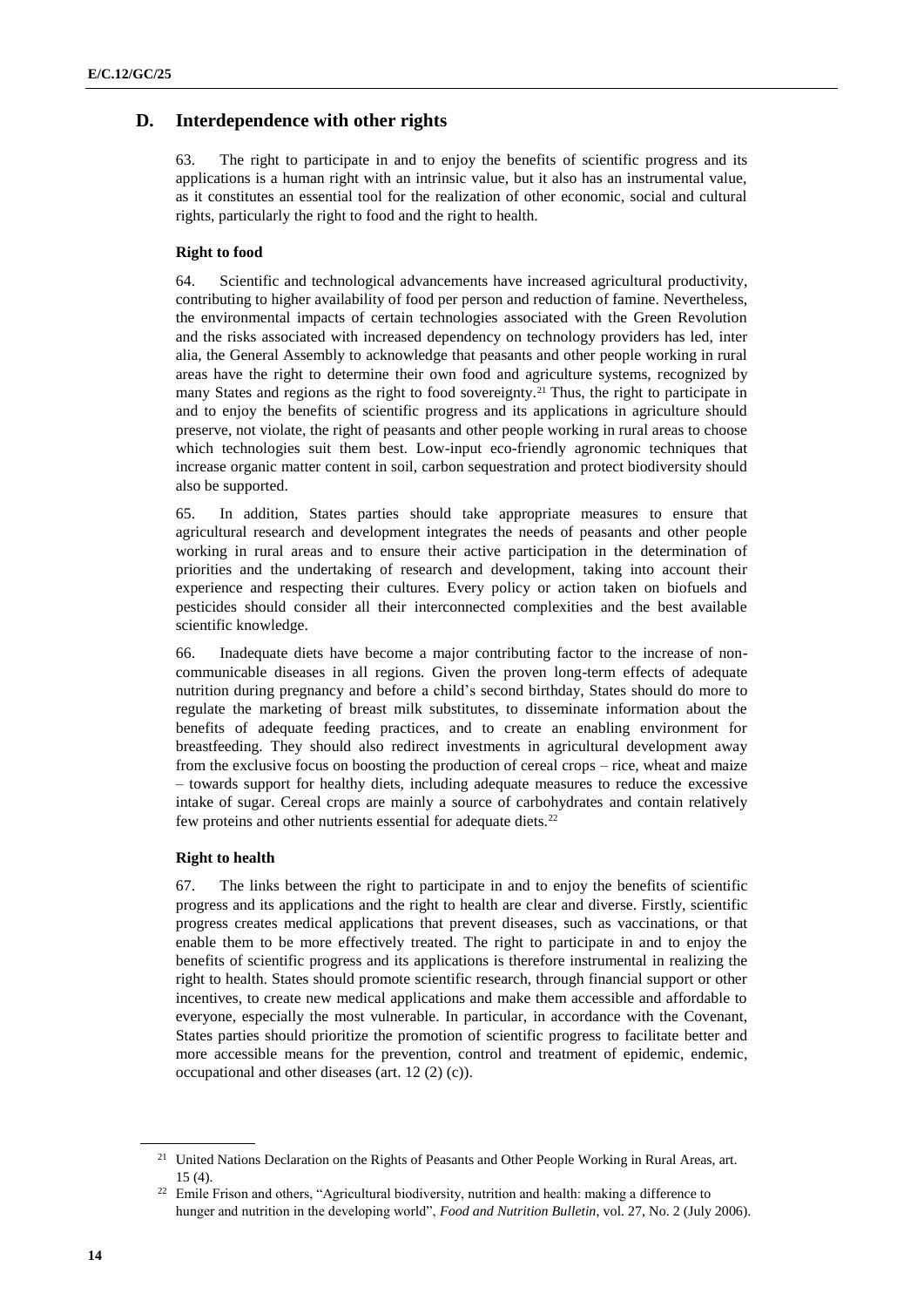68. In this respect, scientific research is impaired for some substances under the international conventions on drug control,<sup>23</sup> which classify these substances as harmful for health and with no scientific or medical value. However, some of these classifications were made with insufficient scientific support to substantiate those classifications, as credible evidence exists regarding the medical uses of a number of them, such as cannabis for the treatment of certain epilepsies. Thus, States parties should harmonize the fulfilment of their obligations under the international drug control regime with their obligations to respect, protect and fulfil the right to participate in and to enjoy the benefits of scientific progress and its applications, through regular revision of their policies in relation to controlled substances. The prohibition of research on those substances is in principle a limitation of this right and should meet the requirements of article 4 of the Covenant. Moreover, given the potential health benefits of these controlled substances, the restrictions should also be weighed up in relation to States parties' obligations under article 12 of the Covenant.

69. Second, some applications of scientific progress are protected under intellectual property regimes. The right to participate in and to enjoy the benefits of scientific progress and its applications assists States in making sure that these property rights are not realized to the detriment of the right to health. This right becomes a significant mediator between a human right – the right to health – and a property right. As stated in the World Trade Organization Doha Declaration on the TRIPS Agreement and Public Health (2001), the intellectual property regime should be interpreted and implemented in a manner supportive of the duty of States "to protect public health and, in particular, to promote access to medicines for all". Thus, States parties should use, when necessary, all the flexibilities of the TRIPS Agreement, such as compulsory licences, to ensure access to essential medicines, especially for the most disadvantaged groups. States parties should also refrain from granting disproportionately lengthy terms of patent protection for new medicines in order to allow, within a reasonable time, the production of safe and effective generic medicines for the same diseases.

70. Third, States parties have a duty to make available and accessible to all persons, without discrimination, especially to the most vulnerable, all the best available applications of scientific progress necessary to enjoy the highest attainable standard of heath. States parties should fulfil this duty to the maximum of their available resources, including those available through international assistance and cooperation, and taking into account the full range of economic, social and cultural rights. Safe and effective generic medicines should be prioritized over brand-name medicines in national health plans in order to make better use of the available resources for the fulfilment of economic, social and cultural rights.

71. Fourth, some scientific research can carry health-related risks, both for the participants in the research and as a result of the impact of the applications of the relevant research. States parties should prevent or mitigate these risks through careful application of the precautionary principle and the protection of participants in scientific research. In particular, States should make every effort to ensure that medicines and medical treatments, including in the field of drug dependency, are evidence-based, and that the risks involved have been properly evaluated and communicated in a clear and transparent manner, so that patients can provide properly informed consent.

### **E. Risks and promises of new emerging technologies**

72. Technological change is now so intense and rapid that it is blurring the boundaries between the physical, digital and biological worlds, because of the growing fusion of scientific and technological advancements in areas such as artificial intelligence, robotics, 3D printing, biotechnology, genetic engineering, quantum computers and management of big data. These innovations might change not only society and human behaviour, but even human beings themselves, through genetic engineering or the incorporation in human bodies of technological devices that transform some biological functions.

<sup>&</sup>lt;sup>23</sup> See the Single Convention on Narcotic Drugs of 1961, the Convention on Psychotropic Substances of 1971 and the United Nations Convention against Illicit Traffic in Narcotic Drugs and Psychotropic Substances of 1988.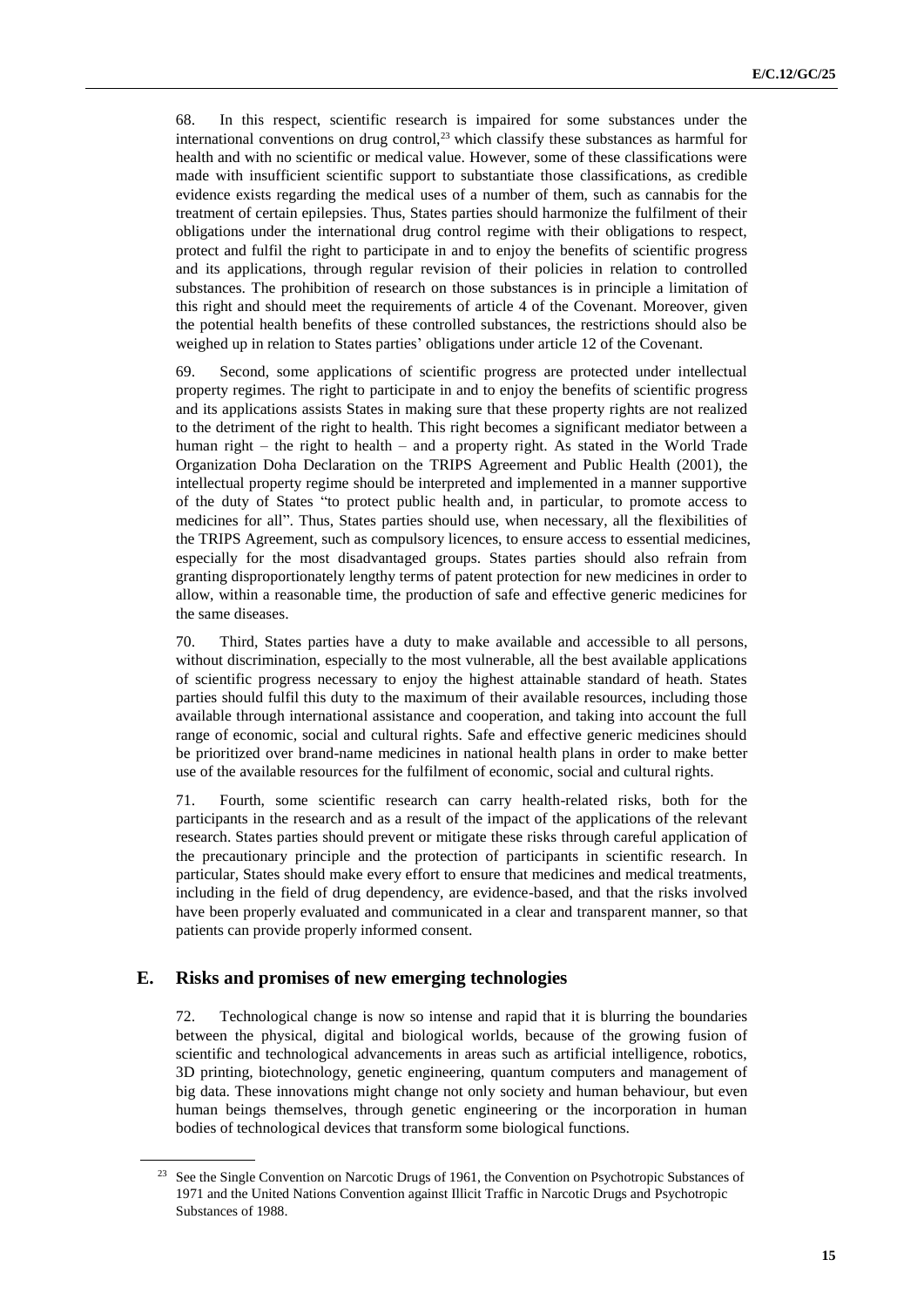73. These emerging technologies might, on the one hand, enhance the enjoyment of economic, social and cultural rights. For instance, applications of artificial intelligence in industry or services can lead to enormous gains in productivity and efficiency, and biotechnology can enable the cure or treatment of many diseases. On the other hand, these changes might intensify social inequalities by increasing unemployment and segregation in the labour market, and algorithms incorporated in artificial intelligence can reinforce discrimination, and so forth.

74. States parties have to adopt policies and measures that expand the benefits of these new technologies while at the same time reducing their risks. Nevertheless, there are no easy solutions given the varied nature of these new technologies and their complex effects. The Committee will therefore constantly monitor the impact of these new technologies on the enjoyment of economic, social and cultural rights. For the Committee, three elements remain very important: firstly, international cooperation should be enhanced in this field as these technologies need global regulations in order to be effectively managed. Fragmented national responses to these transnational technologies would create governance gaps detrimental to the enjoyment of economic, social and cultural rights and would perpetuate technological divides and economic disparities.

75. Second, decisions concerning the development and use of these technologies should be taken within a human rights framework and from a holistic and inclusive perspective.<sup>24</sup> All cross-cutting human rights principles, such as transparency, non-discrimination, accountability and respect for human dignity, become crucial in this field. For instance, States parties should develop mechanisms so that autonomous intelligent systems are designed in ways that avoid discrimination, enable their decisions to be explained, and allow accountability for their use. In addition, States parties should establish a legal framework that imposes on non-State actors a duty of human rights due diligence,<sup>25</sup> especially in the case of big technology companies (see A/74/493). This legal framework should include measures that require companies to prevent discrimination at both the input and output levels of artificial intelligence systems and other technologies.

76. Third, some aspects related to these new technologies deserve special attention because of their particular impact on the enjoyment of economic, social and cultural rights. For instance, States parties should adopt policies to ensure that those vulnerable to temporary and long-term job loss as a result of scientific and technological advances are provided with and encouraged to pursue vocational training and other job placement opportunities. Moreover, taking into account that many of the emerging inequalities are strongly linked to the capacity of some business entities to access, store and exploit massive data, it is crucial to regulate the ownership and control of data according to human rights principles.

# **VI. International cooperation**

77. The duty to cooperate internationally towards the fulfilment of all economic, social and cultural rights, established in article 2 of the Covenant and in articles 55 and 56 of the Charter of the United Nations, is reinforced in relation to the right to participate in and to enjoy the benefits of scientific progress and its applications, as article 15 (4) of the Covenant specifically provides that States parties recognize the benefits to be derived from the encouragement and development of international contacts and cooperation in the scientific and cultural fields. States need to take steps through legislation and policies, including diplomatic and foreign relations, to promote an enabling global environment for the advancement of science and the enjoyment of the benefits of its applications.

<sup>24</sup> See *The Age of Digital Interdependence: report of the UN Secretary-General's High-level Panel on Digital Cooperation*. Available at [https://digitalcooperation.org/wp](https://digitalcooperation.org/wp-content/uploads/2019/06/DigitalCooperation-report-web-FINAL-1.pdf)[content/uploads/2019/06/DigitalCooperation-report-web-FINAL-1.pdf.](https://digitalcooperation.org/wp-content/uploads/2019/06/DigitalCooperation-report-web-FINAL-1.pdf)

<sup>&</sup>lt;sup>25</sup> Committee on Economic, Social and Cultural Rights, general comment No. 24 (2017) on State obligations under the International Covenant on Economic, Social and Cultural Rights in the context of business activities, para. 16.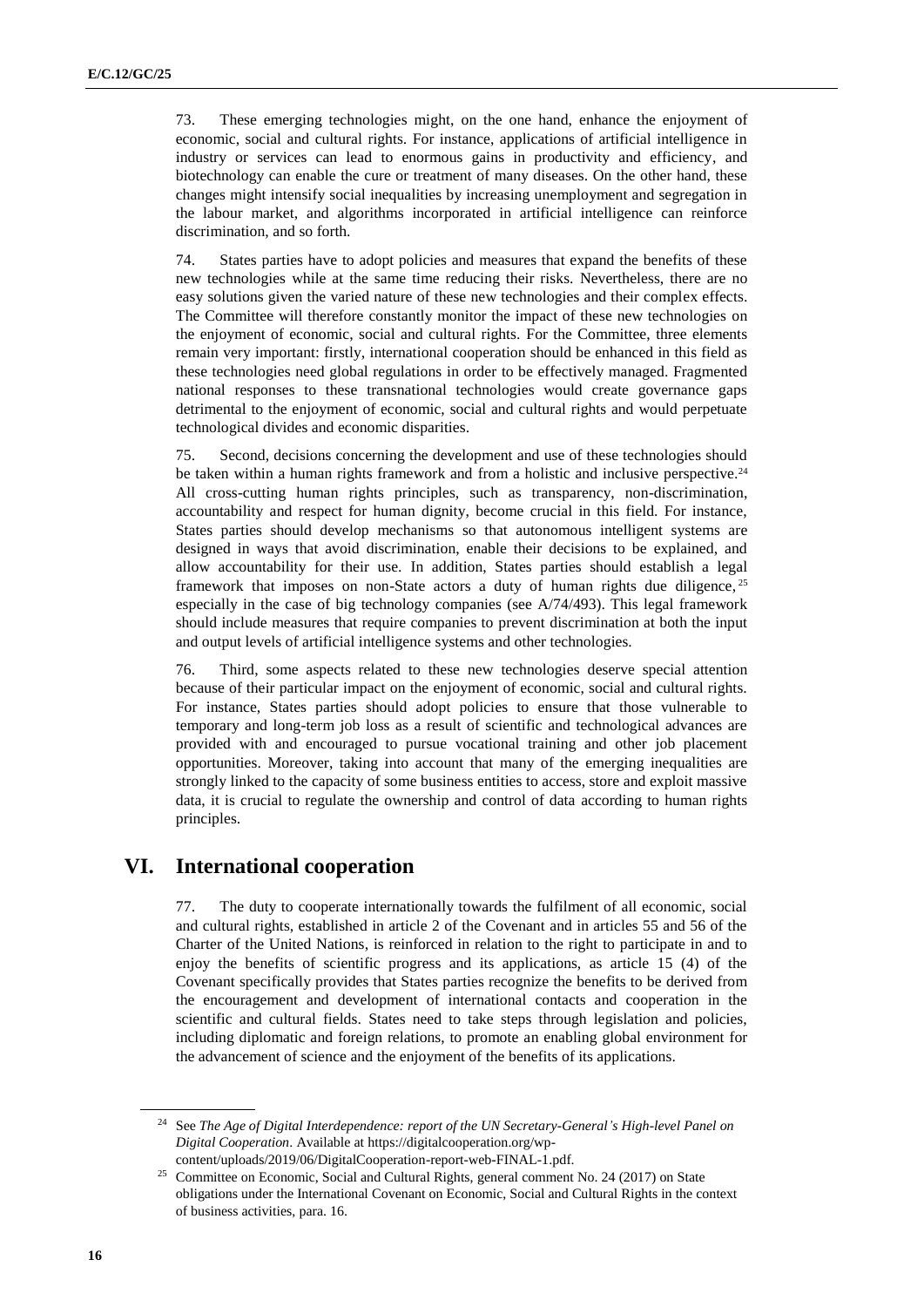78. This reinforced duty of international cooperation has several important justifications and dimensions. Firstly, as certain fields of science necessitate universal endeavour, international cooperation among scientists should be encouraged in order to foster scientific progress. Thus, States should take steps to promote and enable scientific researchers to participate in the "international scientific and technological community", <sup>26</sup> especially through facilitating their travel in and out of their territory and implementing policies that enable scientific researchers to freely share data and educational resources internationally, for example, by means of virtual universities.<sup>27</sup>

79. Second, international cooperation is essential because of the existence of deep international disparities among countries in science and technology. If it is necessary, owing to financial or technological constraints, developing States should resort to international assistance and cooperation, with a view to complying with their obligations under the Covenant. Developed States should contribute to the development of science and technology in developing countries, adopting measures to achieve this purpose, such as allocating development aid and funding towards building and improving scientific education, research and training in developing countries, promoting collaboration between scientific communities of developed and developing countries to meet the needs of all countries and facilitating their progress while respecting national regulations. Access to research results and their applications should be regulated in a form that allows developing countries and their citizens adequate access to these products in an affordable manner, such as access to essential medicines. While respecting the right of scientists to decide on their own careers, developed States should also implement reasonable policies for identifying and countering, rather than fostering, the effects of brain drain.<sup>28</sup>

80. Third, the benefits and applications resulting from scientific progress should be shared, with due incentives and regulations, with the international community, particularly with developing countries, communities living in poverty and groups with special needs and vulnerabilities, especially when the benefits are closely related to the enjoyment of economic, social and cultural rights.

81. Fourth, international cooperation is essential because the most acute risks to the world related to science and technology, such as climate change, the rapid loss of biodiversity, the development of dangerous technologies, such as autonomous weapons based on artificial intelligence, or the threat of weapons of mass destruction, especially nuclear weapons, are transnational and cannot be adequately addressed without robust international cooperation. States should promote multilateral agreements to prevent these risks from materializing or to mitigate their effects. States should also take measures in cooperation with other States against biopiracy and against illicit trafficking of organs, tissues, samples, genetic resources and genetic-related materials.<sup>29</sup>

82. Pandemics are a crucial example of the need for scientific international cooperation to face transnational threats. Viruses and other pathogens do not respect borders. If adequate measures are not taken, a local epidemic can very quickly become a pandemic with devastating consequences. The role of the World Health Organization in this field remains fundamental and should be supported. Combating pandemics effectively requires stronger commitment from States to scientific international cooperation, as national solutions are insufficient. Enhanced international cooperation could increase the preparedness of States and of international organizations to face future pandemics, for instance by sharing scientific information about potential pathogens. It should also improve early warning mechanisms, based on timely and transparent information provided by States on emerging epidemics that have the potential to transform into a pandemic, which would allow early interventions, based on the best scientific evidence, aimed at controlling the epidemics and preventing them from becoming a pandemic. If a pandemic develops, sharing the best scientific knowledge and its applications, especially in the medical field, becomes crucial to mitigate the impact of the disease and to expedite the discovery of

<sup>&</sup>lt;sup>26</sup> Recommendation on Science and Scientific Researchers, para. 31.<br><sup>27</sup> Ibid. para. <sup>18</sup>

Ibid., para. 18.

<sup>28</sup> Ibid.

<sup>29</sup> Ibid.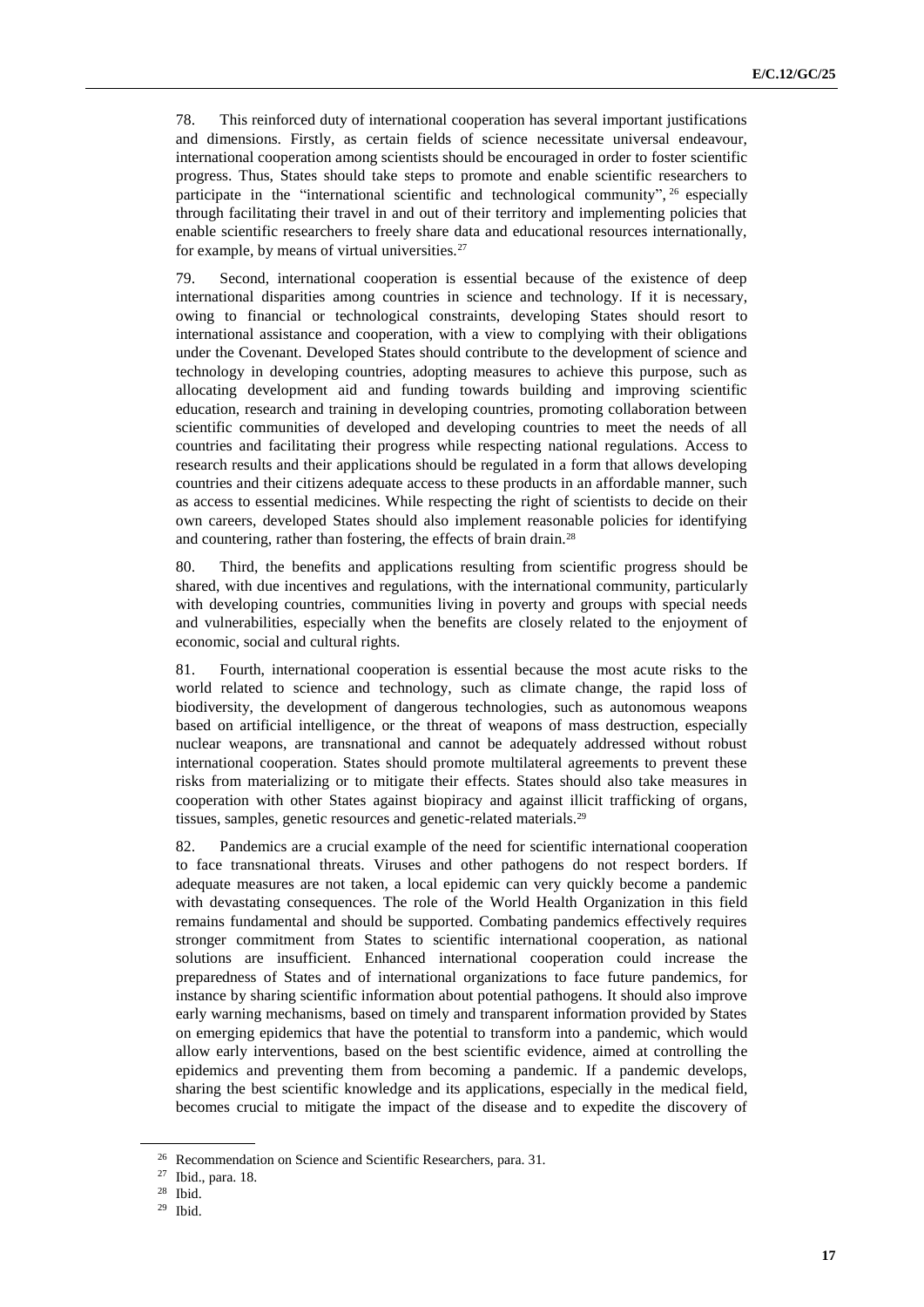effective treatments and vaccines. After the pandemic is over, scientific research should be promoted to learn lessons and increase preparedness for possible pandemics in the future.

83. States also have extraterritorial obligations with regard to the full realization of the right to participate in and to enjoy the benefits of scientific progress and its applications. In particular, States parties, when negotiating international agreements or adopting their domestic intellectual property regime, should ensure that traditional knowledge is protected, contributions to scientific knowledge are appropriately credited and that intellectual property regimes foster the enjoyment of this right.<sup>30</sup> These bilateral and multilateral agreements should enable developing countries to build their capacity to participate in generating and sharing scientific knowledge and benefiting from its applications. The Committee recalls that States parties participating in decisions as members of international organizations cannot ignore their human rights obligations (see E/C.12/2016/1). Thus, States parties should direct their efforts and exercise their voting powers in these organizations towards ensuring respect, protection and fulfilment of the right to participate in and to enjoy the benefits of scientific progress and its applications.

84. States parties also have an extraterritorial obligation to regulate and monitor the conduct of multinational companies over which they can exercise control, in order for the companies to exercise due diligence to respect the right to participate in and to enjoy the benefits of scientific progress and its applications, also when acting abroad.<sup>31</sup> States parties should provide remedies, including judicial remedies, for victims of these companies.

# **VII. National implementation**

85. While States parties have a wide margin of discretion in selecting the steps they consider most appropriate to achieve the full realization of all economic, social and cultural rights,<sup>32</sup> including the right to participate in and to enjoy the benefits of scientific progress and its applications, at least four types of measures should be implemented.

86. Firstly, States parties should put in place a normative framework that ensures the full enjoyment of the right to participate in and to enjoy the benefits of scientific progress and its applications, without discrimination, and that creates an enabling and participatory environment for the conservation, the development and the diffusion of science and technology. This framework should include, inter alia, the protection of access, without discrimination, to the benefits of scientific progress, especially when other economic, social and cultural rights are at stake for those most in need; the protection of freedom of research with limits compatible with article 4 of the Covenant; measures to ensure that ethics and human rights are respected in scientific research, including the establishment of committees on ethics when necessary; measures to harmonize intellectual property with the right to participate in and to enjoy the benefits of scientific progress and its applications; and adequate protection against all forms of discrimination.

87. Second, States parties should develop a national plan of action to promote scientific progress and to disseminate its results and products to all persons, without discrimination. Such a plan will help ensure that various scientific endeavours are not carried out in a fragmented and uncoordinated manner, but are part of an integrated effort for the promotion, the conservation and the diffusion of science. This plan of action should include, inter alia: measures to facilitate access without discrimination to the applications of scientific progress, especially when these applications are needed for the enjoyment of economic, social and cultural rights; measures to strengthen human and institutional scientific capacities in the State; adequate public funding, especially for research that is relevant to meet the needs of the population and for the promotion of access to scientific education, particularly for groups that traditionally face discrimination in this field; mechanisms to promote a culture of scientific inquiry, public trust and support for sciences in society, particularly through a vigorous and informed democratic debate on the production and use of scientific

<sup>30</sup> Ibid.

<sup>31</sup> General comment No. 24, paras. 31–33.

<sup>32</sup> General comment No. 21, para. 66.